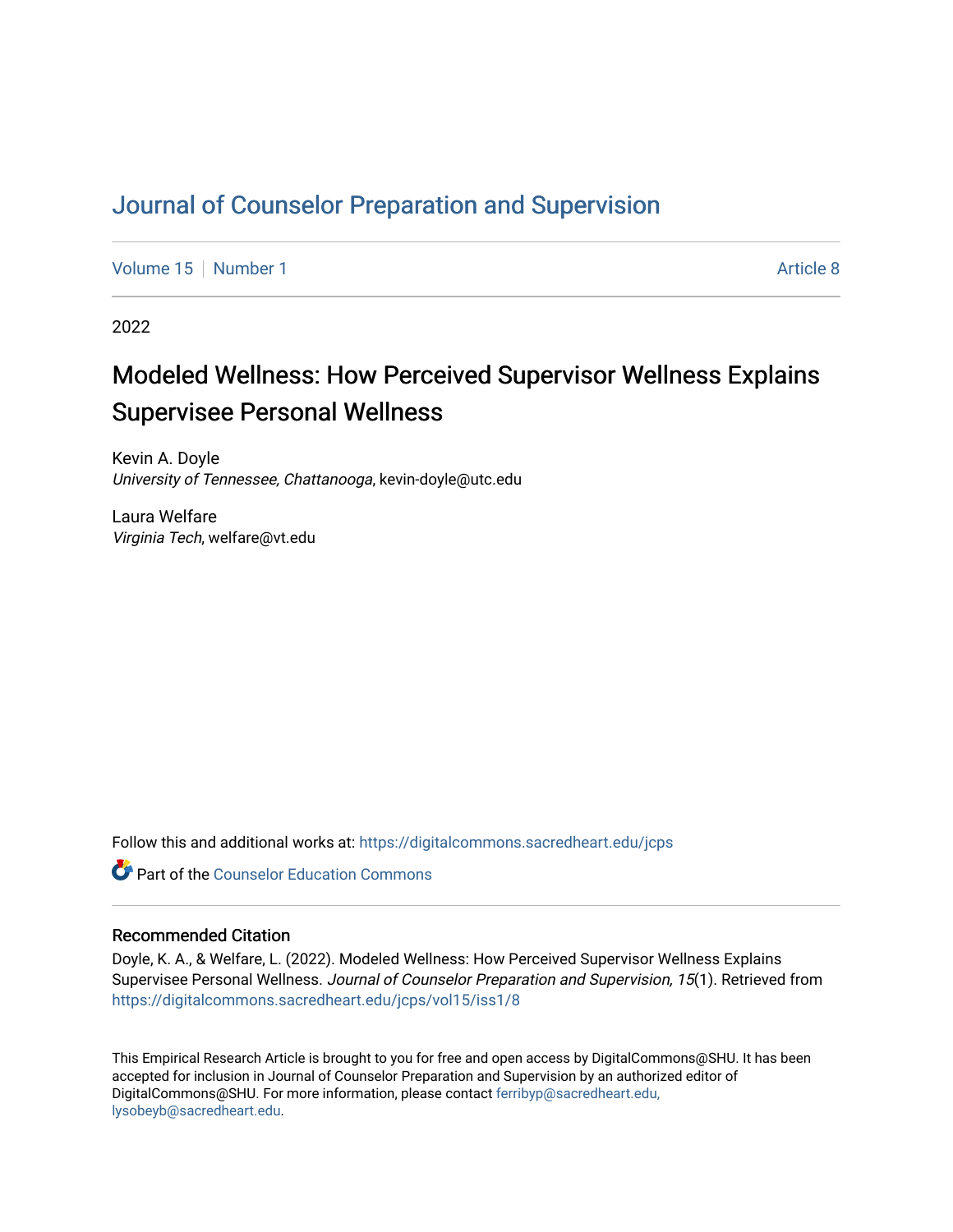# Modeled Wellness: How Perceived Supervisor Wellness Explains Supervisee Personal Wellness

# Abstract

In this quantitative investigation of 105 counselors-in-training, we analyzed how their perceptions of supervisor wellness are related to their own levels of wellness. The supervisee's perception of their site supervisor's level of wellness did explain the personal wellness of the counselor-in-training and the strength of the supervisory relationship acted as a suppressor variable in the expanded regression model. Implications for counselor educators and supervisors include the importance of adopting positive wellness attitudes and behaviors. Counselors-in-training appear to notice, for good and for bad, their supervisors' levels of wellness. Adopting positive wellness attitudes and behaviors allows supervisors to model positive approaches.

# Keywords

counselor wellness, clinical supervision, modeling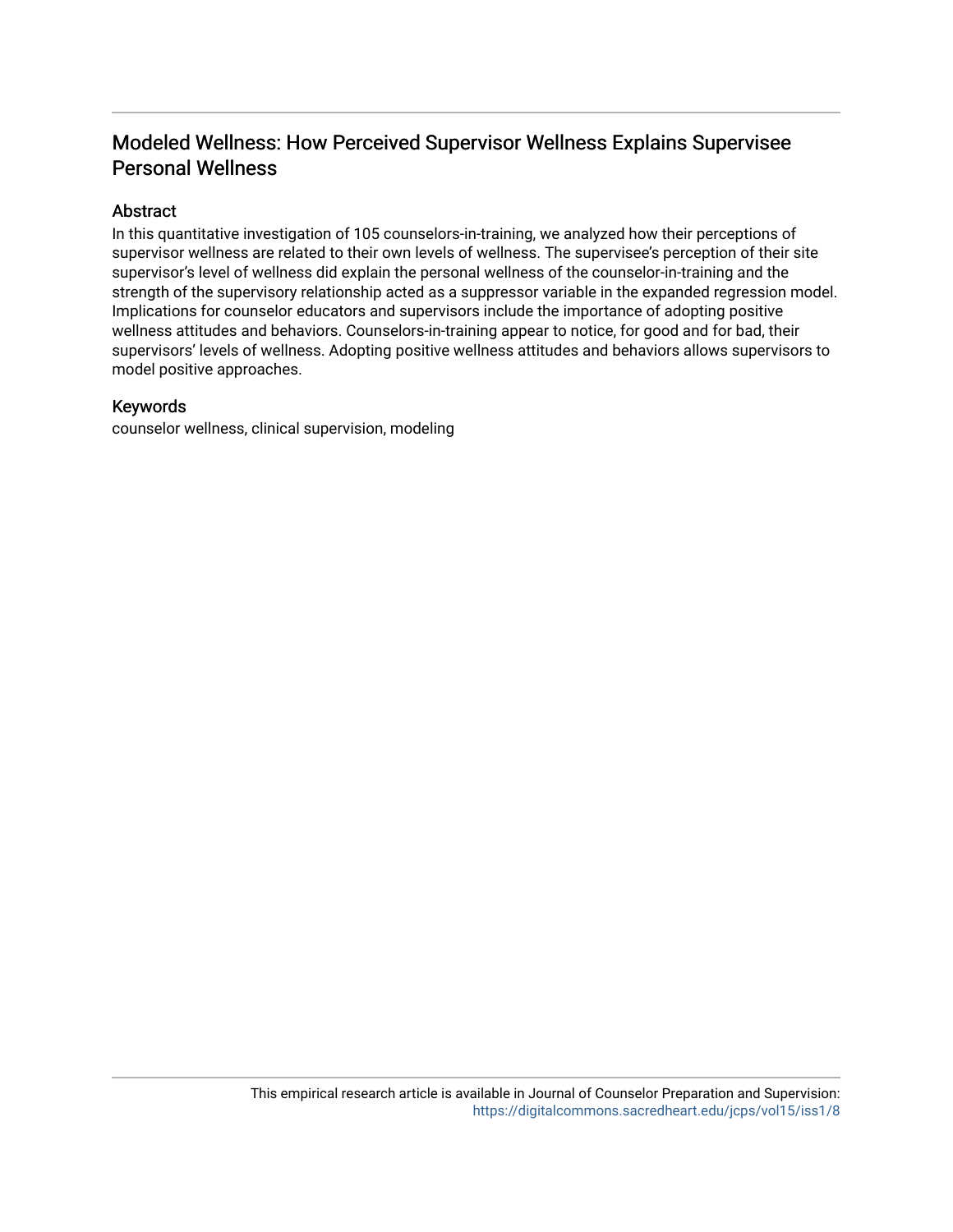The concept of wellness is integral to the very definition of counseling, as evidenced by the American Counseling Association (2014): "a professional relationship that empowers diverse individuals, families, and groups to accomplish mental health, wellness, educational and career goals" (p. 3). Myers and Sweeney (2004) defined wellness as the integration and balance of emotional, physical, cognitive, and spiritual aspects of the self for improved functioning. Individuals may have varying levels of wellness across these different aspects of the self and levels may vary at different times across the lifespan. Importantly, wellness extends beyond the absence of illness to include an enthusiasm for living (Myers & Sweeney, 2004). With counseling's longstanding identity and practice linked to wellness, there has been a groundswell in research on ways to promote wellness in both clients and counselors alike (Foster, 2010; Myers & Sweeney, 2008; Neswald-Potter et al., 2013). Although the focus of the wellness paradigm in counseling started out as a way to help our clients, a second focus has developed as counselor impairment became increasingly problematic in the counseling community (Sheffield, 1998).

To that note, the ACA Code of Ethics (2014) includes directives regarding the health of practitioners: "Counselors [should] monitor themselves for signs of impairment from their own physical, mental, or emotional problems and refrain from offering or providing professional services when impaired" (p. 9). This focus on counselor impairment further emphasizes the need to incorporate the wellness paradigm as a prevention/intervention measure (Hendricks et al., 2009; Lawson, 2007; Lawson et al., 2007; Sheffield, 1996). With this in mind, researchers have focused on the wellness and development of trainees, examining how personal wellness changes during counselor education programs, and if there are certain interventions that can benefit counselor education students (Blount et al., 2016; Leppma & Young, 2016; Myers et al., 2003; Roach & Young, 2007). One such intervention includes taking a wellness focus during clinical supervision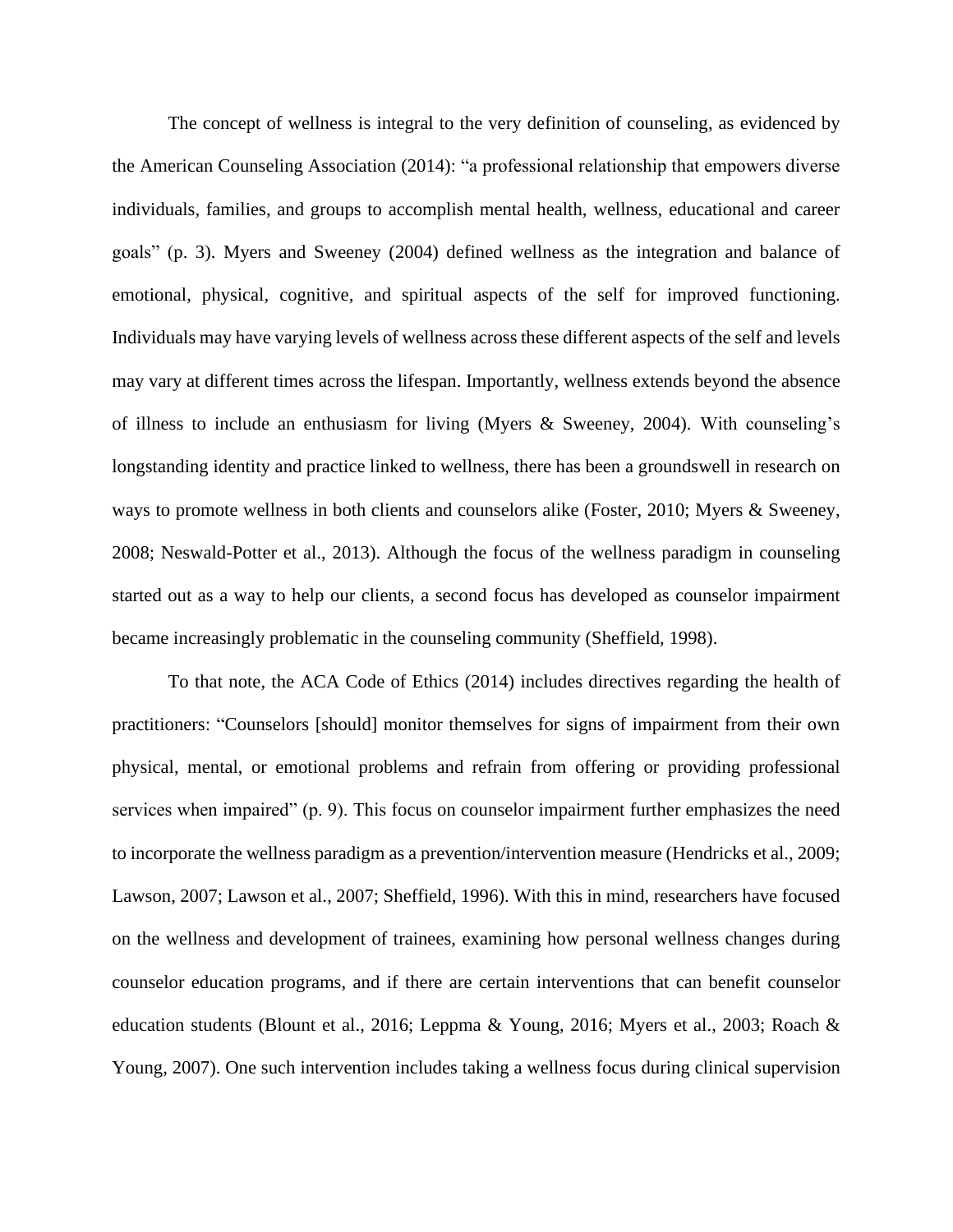(Blount & Mullen, 2015; Lenz et al., 2018; Lenz & Smith, 2010); however, current research neglects to examine how modeled wellness by the supervisor, as well as the strength of the supervisory relationship, explains supervisee personal wellness. Thus, this study aims to analyze how a supervisor's modeled wellness explains changes in their supervisee's personal wellness.

#### **Supervision**

Clinical supervision has been labeled the "signature pedagogy for the mental health professions" (Bernard & Goodyear, 2014, p. 2). Further, clinical supervision has been positioned as an area for improvement within counselor training that could provide the "biggest dividend" toward counselor development (Borders et al., 2014, p. 29). The ACA Code of Ethics (2014) identifies the focus of counselor supervision as twofold: to ensure client welfare and promote the supervisee's development. Different from mentoring relationships that are focused on the mentor's expert knowledge, counseling supervisees learn from their supervisors in various ways that are subtle, yet impactful (Bernard & Goodyear, 2014). One such avenue for learning is supervisor modeling.

The value of supervisor modeling is anchored in Social Learning Theory, in which Bandura (1977) proposed that people learn from, and are influenced by, others within a social context through observation and imitation of behavior. Social Learning Theory has its roots in behavioral conditioning and asserts that people develop expectations and learn behaviors at the cognitive level through modeling and reinforcement (Brauer & Tittle, 2012). In other words, people develop behaviors by observing others and then imitating what they observe, with the expectation that similar outcomes will occur (Blackburn, 1993). Within the supervision context, the supervisor may model communication skills, professional behaviors, self-reflection, or other aspects of counseling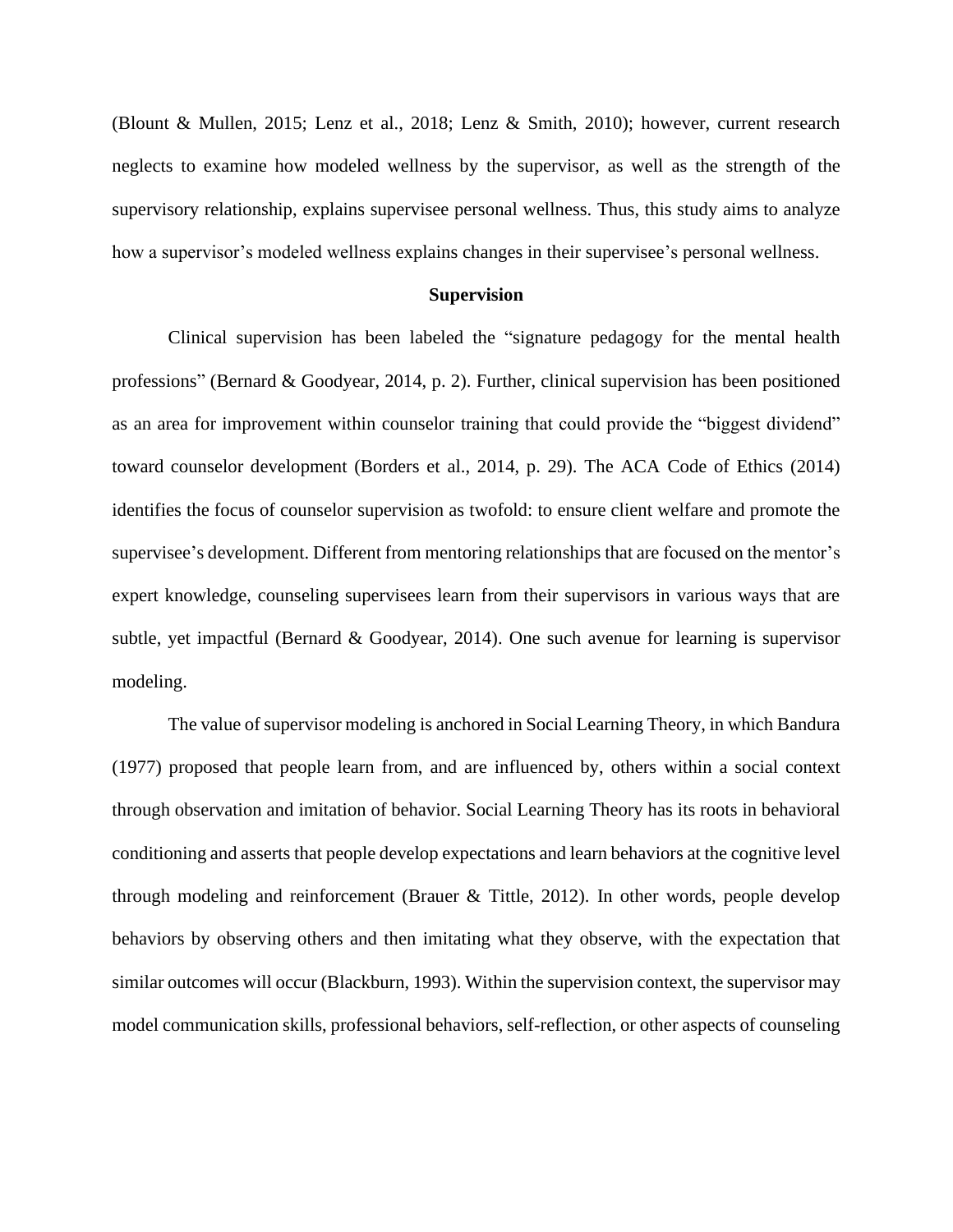practice. Given social learning is at work in supervision, it is vital to further understand how counselor wellness can be enhanced through supervisor modeling.

# **Wellness and Supervision**

Cummins and colleagues (2007) asserted that effective supervision is critical for improving counselor wellness and preventing impairment. Borders et al. (2014) further highlighted the need to not only discuss the concept of wellness in supervision, but more importantly to model wellness behaviors and attitudes for supervisees. Lawson et al. (2007) reported that the "most healing relationships are those that promote mutual congruence and authenticity" (p. 15). With congruence and authenticity in mind, it is vital that supervisors recognize that their own authentic behavior is important to their supervisees.

Wellness interventions have been shown to effect supervisee wellness (Callendar & Lenz, 2017; Lenz et al., 2018; Lenz et al., 2012; Meany-Walen et al., 2015; Storlie & Smith, 2012). When wellness interventions take place *within* strong supervisory relationships they have been seen to have a significant effect (Storlie & Smith, 2012). Additional researchers have revealed that wellness interventions have had limited effects when a relationship was not present (Ohrt et al., 2015). Many studies have analyzed improvement in wellness and quality of life through wellnessfocused supervision or wellness interventions within supervision but did not include an assessment of the strength of the supervisory relationship (Callendar & Lenz, 2017; Lenz et al., 2012; Meany-Walen et al., 2015), or were limited in the generalizability of their findings (Callendar & Lenz, 2017; Lenz et al., 2014; Meany-Walen et al., 2015; Thompson et al., 2011). Finally, when wellness and self-care strategies were proposed as predictors of the strength of the supervisory wellness, results lacked statistical and/or practical significance (e.g., Gnilka et al., 2012; Storlie & Smith, 2012).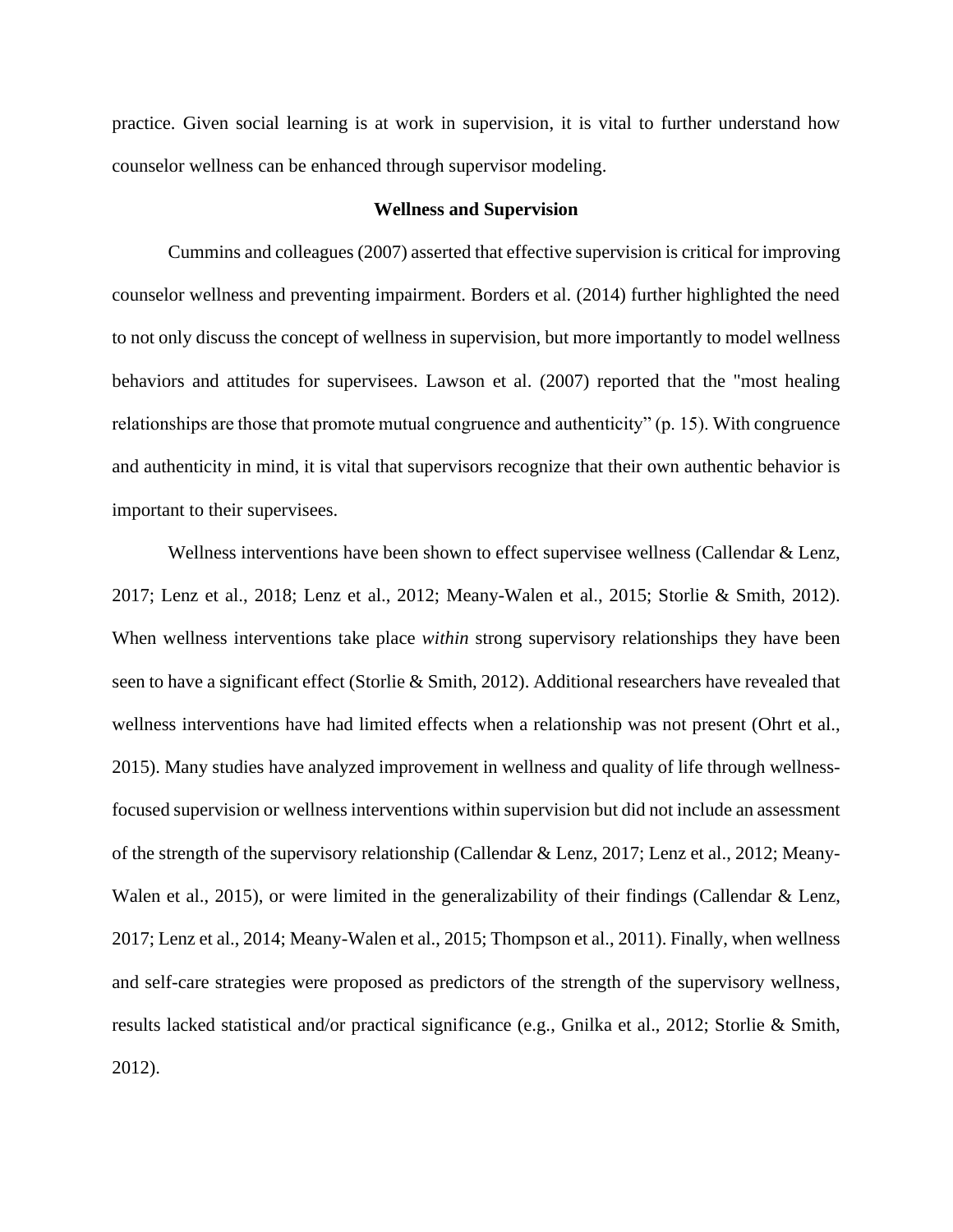Further, qualitative inquiry has reinforced the benefits of directly addressing wellness in supervision (Lenz et al., 2014; Thompson et al., 2011); however, inseparable from this focus on direct interventions and consistent focus on wellness, is the way the supervisor models personal wellness attitudes and behaviors (Lenz et al., 2018). Lenz and colleagues (2018) reported that wellness-focused supervision and intervention is likely more effective when there is "observable buy-in from supervisors who communicate authenticity, enthusiasm, and resilience through developmental experiences" (p. 354).

In short, researchers have described wellness promotion as an important goal of supervision and the supervisory relationship, with a growing body of empirical evidence on how supervisee wellness can be improved through supervision. However, limited attention has been given to the influence of modeled behavior within the supervisory relationship on the wellness of supervisees, despite the importance outlined by research (Lenz et al., 2018; Lenz et al., 2014; Thompson et al., 2011). Therefore, an examination of the transmission of wellness between supervisor and supervisee is timely and necessary. In addition, the mixed findings about the importance of the supervisory relationship warrant attention. Thus, the purpose of this quantitative investigation was to analyze the how a supervisor's modeled wellness explains changes in their supervisee's personal wellness, and identify if factoring in the strength of the supervisory relationship changes this explanation. Two research questions were posed:

Research Question 1: How does a supervisee's perception of their supervisor's level of wellness explain their own personal wellness?

Research Question 2: How does the inclusion of the strength of the supervisory relationship as a predictor change the model?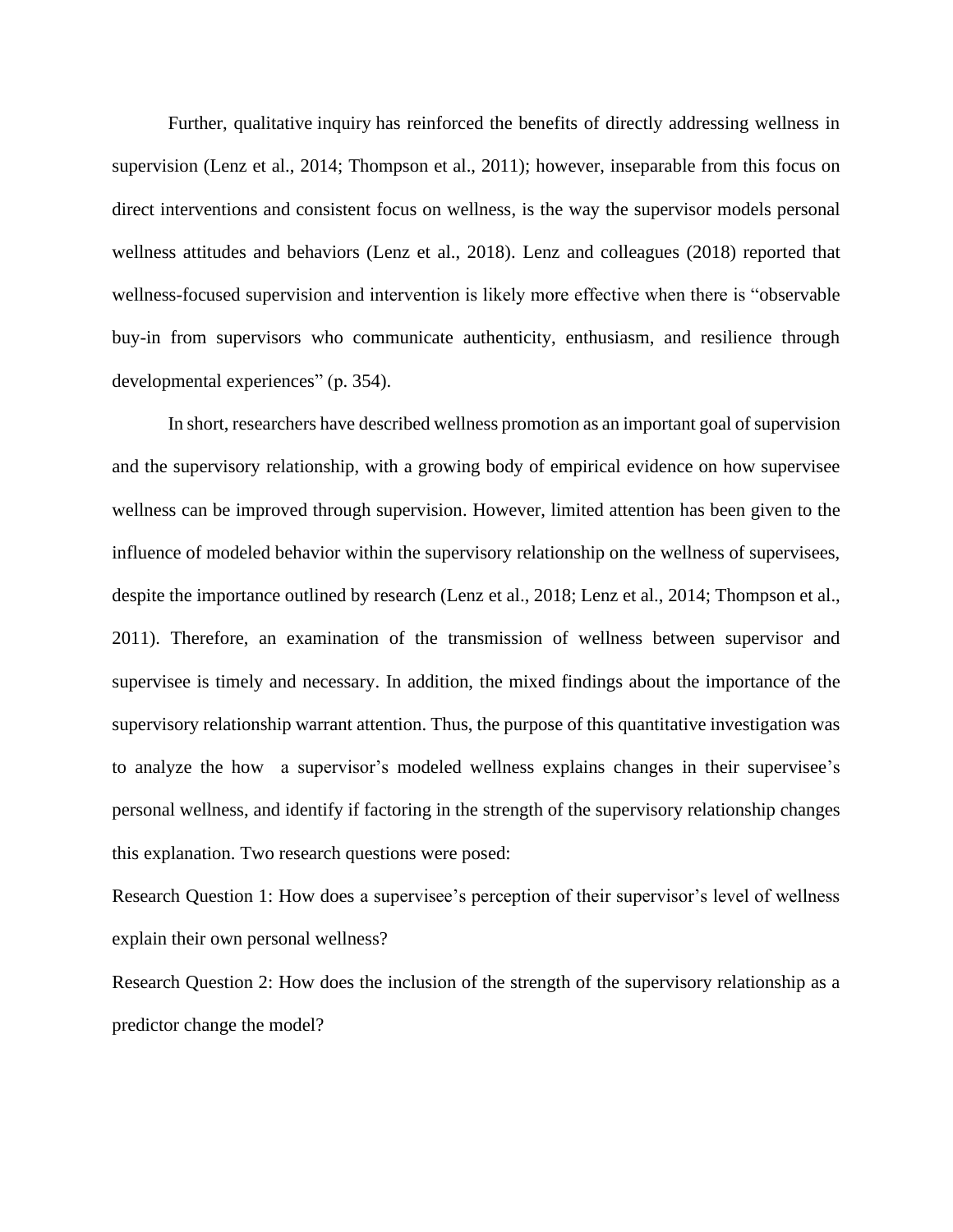The researchers proposed that as the supervisee's perception of their supervisor's wellness increased, so too would their own personal wellness, with the expectation that the supervisory relationship would moderate this effect.

# **Method**

A cross-sectional quantitative study captured supervisees' perceptions of their supervisors' levels of wellness, supervisee's perceptions of their own levels of wellness, and perceptions of the strength of the supervisee relationship. Participants were counselors-in-training enrolled in practicum or internship. Each supervisee participant reflected on their experience and relationship with their site supervisor while completing the survey.

Upon receiving Institutional Review Board approval, the research team identified Counselor Education Programs utilizing purposive sampling; 26 Stakeholders in 21 separate Counselor Education Programs were emailed an invitation for participation. Programs were selected to include programs with and without CACREP accreditation,, located within the North Central, Southern, and North Atlantic regions, and various institutional settings, including, research-and teaching-focused institutions. Interested stakeholders were mailed the requested number of survey packets and a preaddressed, pre-stamped return envelope. The stakeholders offered the surveys to qualifying students, and noted number of surveys they distributed for response rate purposes. Surveys included an informed consent for voluntary participation, in accordance with the principles outlined by the ACA Code of Ethics (ACA, 2014). Completed surveys were returned by mail. In total, 13 stakeholders at 11, including ten with accreditation and one without. Institutions were located across seven states, primarily in the Southern region (*n*=9), with one institution in the North Central region and one in the North Atlantic region. Of the eleven insititutions five are considered doctoral with very high research activity according to Carnegie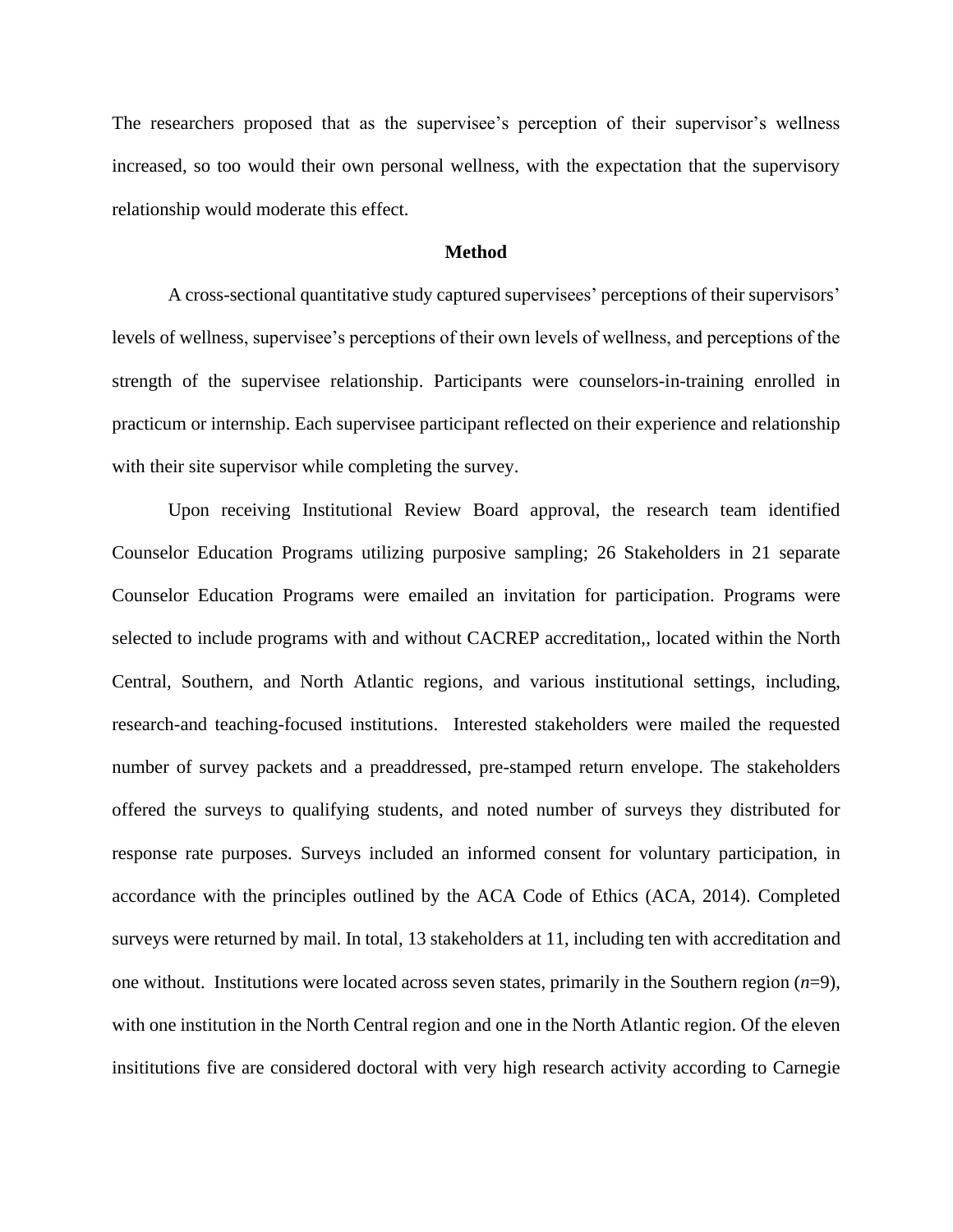classification, one as doctoral with high research activity, two as doctoral professional, and three as masters colleges and univerisities. Stakeholders at these institutions offered the survey packets to 158 counselor education students, of which 105 were completed, yielding a response rate of 66%. In the survey, participants were instructed to focus on their relationships strictly with their practicum/internship site supervisors, not university supervisors, for the duration of the study.

Sampling was completed once sufficient power was attained. Howell (2010) noted that a recorded power of approximately .8 implies a strong probability that the study correctly rejected the null hypothesis in favor of the alternate hypothesis. While an *a priori* power analysis is recommended if there are approximations of effect size for the variables being assessed, if there are limited approximations of effect size, a post hoc (or retrospective) analysis can be beneficial (Balkin & Sheperis, 2011; Howell, 2010). As the research team was unable to find any approximations of effect size for the influence of perceived supervisor wellness on supervisee personal wellness, a post hoc power analysis in G\*Power 3 was used (Faul et al., 2007) was used. With an alpha level of .05, a sample of 105, and a small effect size (Cohen's  $F^2$ =.1), a power of 0.802 was recorded, indicating a strong probability that this study correctly rejected the null hypothesis in favor of the alternate hypothesis. This outcome indicates that while the final sample of 105 might seem small, it still provided sufficient power to support the conclusions.

#### **Participants**

A total of 105 masters' level counselor education students participated in this study, with ages ranging from 21-59 years (*M*=28.69, *SD*=8.29). Eighty-nine identified as female (84.8%), twelve as male (11.4%), two as non-binary (1.9%), and two elected not to respond (1.9%). The sample primarily consisted of White or Caucasian participants (*n*=73; 69.5%), while nine participants were African American or Black (8.6%), seven were Latino/a (6.7%), five were Native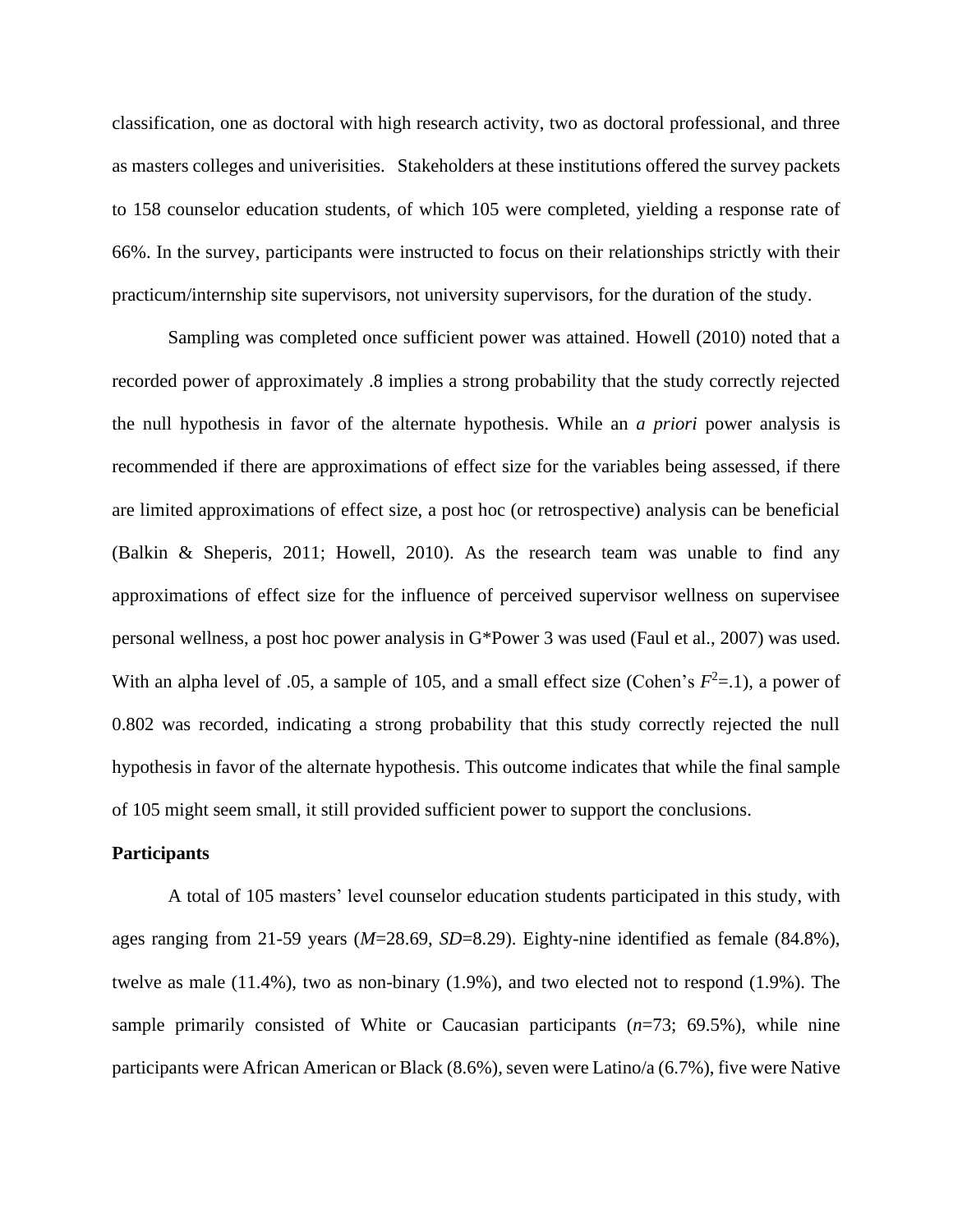American (4.8%), two were Asian or Pacific Islander (1.9%), one identified as Multiracial (1.0%), six identified as Other (5.7%), and two individuals elected not to respond (1.9%). A total of 44 participants were enrolled in a practicum (41.9%), 39 were enrolled in the first semester of their internship course (37.1%), 20 were enrolled in the second semester of internship course (19%), and two declined to respond (1.9%). A total of 30 participants described Clinical Mental Health internship/practicum sites (28.6%), 62 described School internship/practicum sites (59.0%), nine described College/University internship/practicum sites (8.6%), two reported they were placed in other settings (1.9%), and two elected not to respond (1.9%).

A total of 61 participants indicated they only received individual supervision from their site supervisor (58.1%), two reported they only received triadic supervision from their site supervisor (1.9%), two reported they only received group supervision from their site supervisor (1.9%), 38 reported that they received multiple forms of supervision (36.2%), and two individuals elected not to respond (1.9%). In this sample, 12 individuals reported that they received 0-20 minutes of supervision from their site supervisor on average per week (11.4%), 20 reported they received 21-40 minutes on average (19%), 31 reported they received 41-60 minutes on average (29.5%), 26 reported they received 61-80 minutes on average (24.8%), 14 reported that they received more than 80 minutes on average (13.3%), and two individuals elected to not respond. When asked if their supervisors addressed wellness directly, 20 participants reported that their site supervisors did not spend any time discussing supervisee wellness during supervision (19%), 36 reported that their supervisors spent 1-10% of the time during supervision sessions discussing supervisee wellness (34.3%), 19 reported that their supervisors spent 11-20% of the time discussing supervisee wellness (18.1%), 16 reported that their supervisors spent 21-30% of the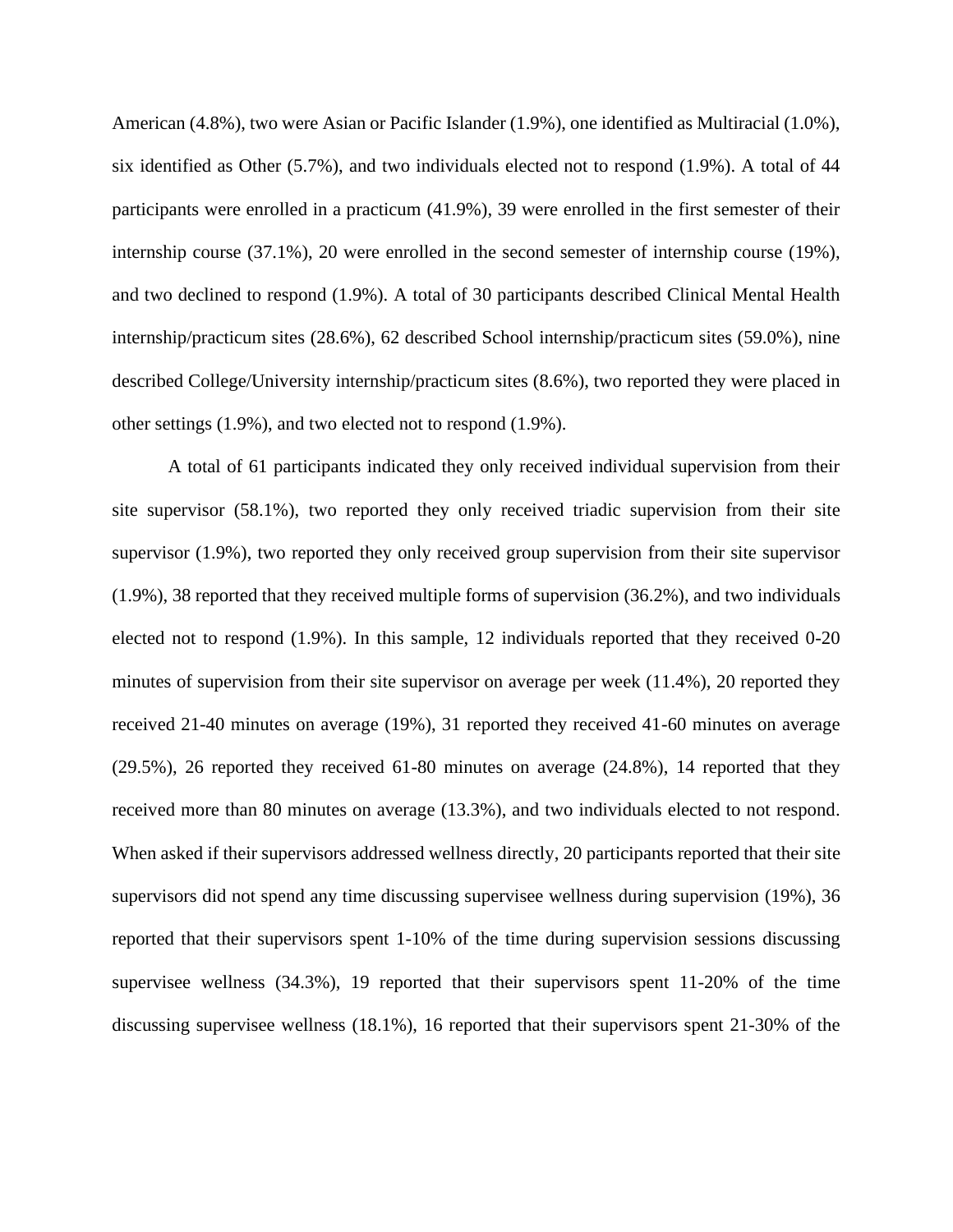time focusing on wellness (15.2%), 13 reported supervisors spent more than 30% of the time discussing supervisee wellness (12.4%), and one person elected not to respond.

# **Instrumentation**

Three instruments and a demographic questionnaire were administered to participants: Five Factor Wellness Inventory (Myers & Sweeney, 2005), the Perception of Supervisor Wellness Instrument, and Short Version of the Supervisory Relationship Questionnaire (Cliffe et al., 2014).

## *Five Factor Wellness Inventory*

In this study, supervisee wellness was measured utilizing the Five Factor Wellness Inventory [5F-Wel] (Myers & Sweeney, 2005). The 5F-Wel was developed from the Wellness Evaluation of Lifestyle through factor analysis (Hattie et al., 2004). Based in Adlerian theory – with a focus on holism – the Indivisible Self Model of Wellness was developed by Myers and Sweeney (2004), who categorized individual wellness into five second-order factors, which are comprised of 17 third-order factors. The five second-order factors are Coping Self, Essential Self, Physical Self, Creative Self, and Social Self. The 17 third-order factors are Thinking, Emotions, Control, Work, Positive Humor, Exercise, Nutrition, Spirituality, Gender Identity, Cultural Identity, Self-Care, Friendship, Love, Leisure, Stress Management, Self-Worth, and Realistic Beliefs.

The 5F-Wel is comprised of 74 items designed to measure wellness behaviors and beliefs as reflected by the 17 third-order factors of wellness, and provides scores for five second-order scales, and one measure for Total Wellness (Myers & Sweeney, 2005). The 74 items are rated on a Likert scale from one to four by respondents, and completion takes approximately 15 minutes. Mean scores for each subscale are then modified to a 100-point scale using linear transformation to make scores easily comparable, with higher scores indicating higher wellness. Internal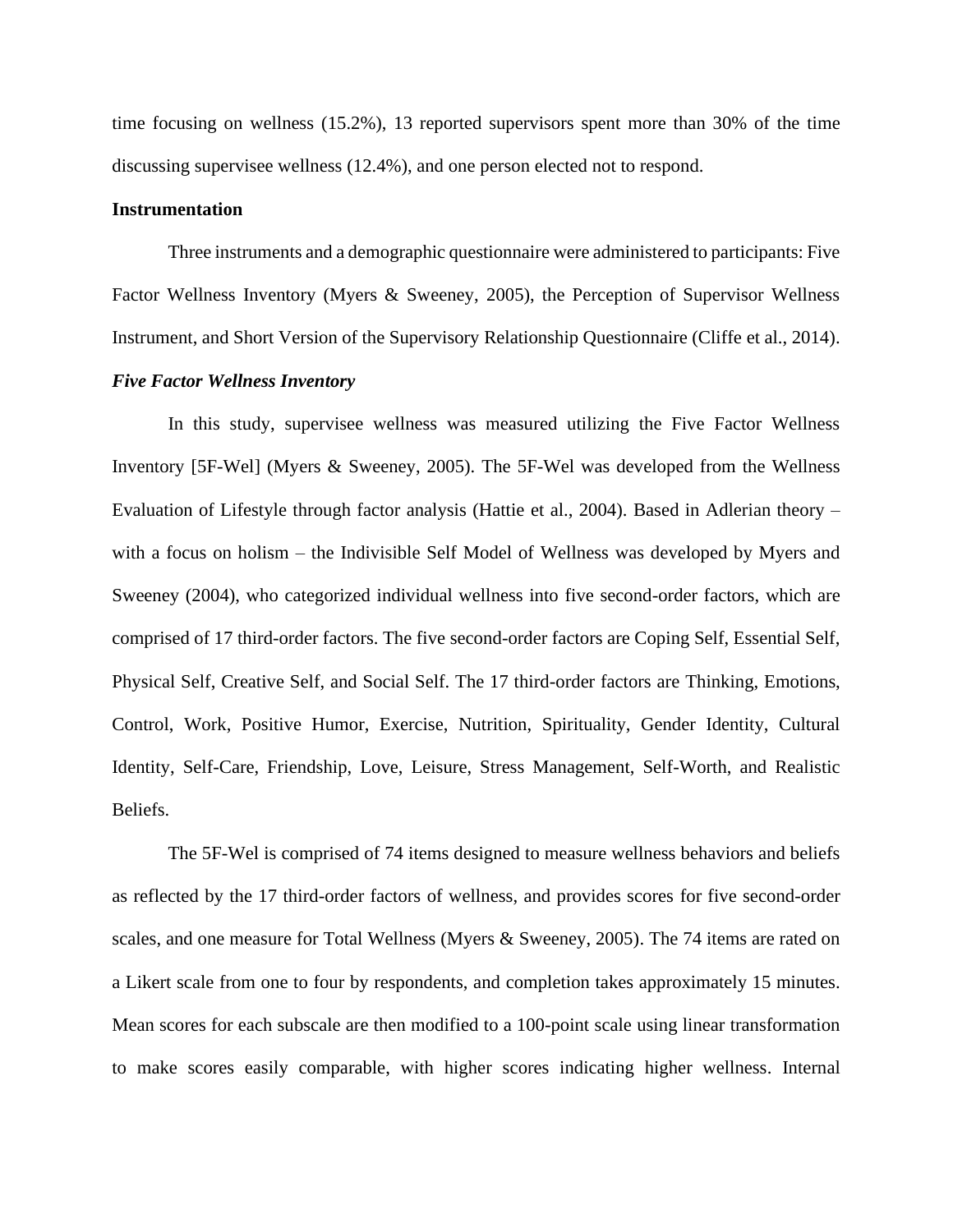consistency was calculated on surveys with complete data (*n*=95), and reliability within this sample was .92. The 5F-Wel is widely used in counselor education literature, and has wellestablished reliability and validity as a measure of self-perceived wellness (Roscoe, 2009).

# *Perception of Supervisor Wellness Instrument*

As there is no current measure for the perception of supervisor wellness, an instrument was developed by the authors using the wording from published definitions for the 17 third-order factors of wellness from the 5F-Wel (Myers & Sweeney, 2005). Each of the 17 third-order factors definitions were converted to statements regarding the supervisee's perception of their site supervisor. For example, Self-Worth is defined as "Accepting who and what one is, positive qualities along with imperfections; acceptance of one's physical appearance; affirming the value of one's existence; valuing oneself as a unique individual," (Myers & Sweeney, 2005, p.10). The corresponding item on the Perception of Supervisor Wellness reads, "I perceive my site supervisor as accepting who and what [he/she] is, positive qualities along with imperfections; acceptance of [his/her] physical appearance; affirming the value of [his/her] existence; valuing [himself/herself] as a unique individual?"

Some definitions were split into multiple items on the instrument due to the length of the definition and to make them more readable for the participants. Additionally, portions of definitions that referred to illegal behavior (e.g., substance abuse) or information outside of ethical supervision boundaries (e.g., discussion of sexual behavior) were removed in an effort to increase response rates and prevent dropout. Finally, some definitions were reworded to allow for reverse scored items so participant responses could be monitored for survey fatigue.

The instructions and scoring procedures directly mirrored the 5F-Wel to provide consistency in measurement. Included in the instructions was an acknowledgement that wellness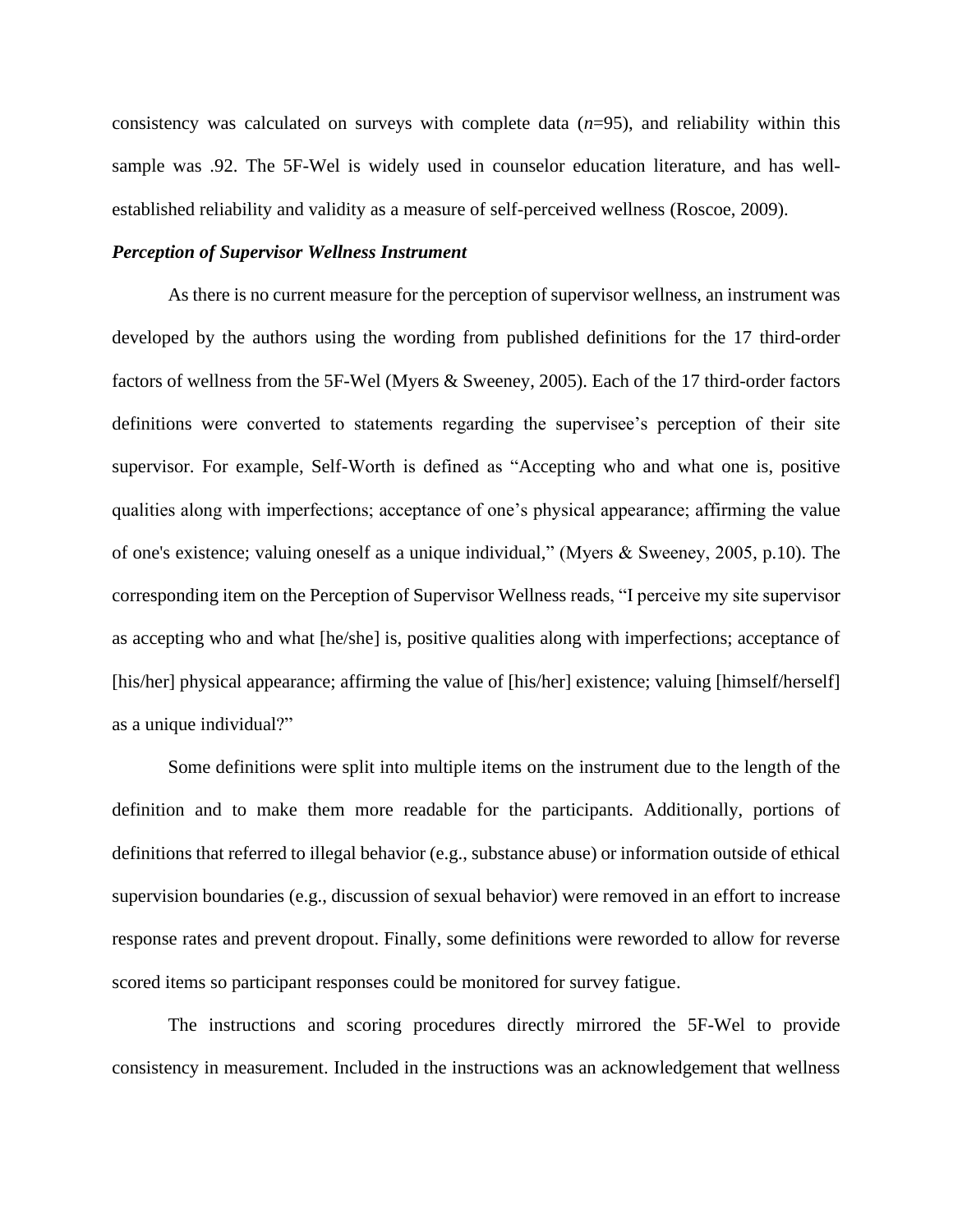is complex in nature, and these multifaceted items are scaling supervisee perception; therefore, supervisees only need to indicate to their overall perception to the best of their ability.

The Perceptions of Supervisor Wellness instrument consists of 30 items on a Likert scale from one to four to mirror that of the Five Factor Wellness Inventory. Similarly, items mirror scoring procedures of the Five Factor Wellness Inventory, in that mean scores for the five secondorder scales are computed and transformed to a 100-point scale with higher scores indicating a higher perception of wellness.

Although the Perception of Supervisor Wellness is a new instrument, steps have been taken to maximize reliability and validity. The language and format of the 5F-Wel were utilized to maximize the likelihood that participants would understand the construct of personal wellness and perceived supervisor wellness consistently. The development of the instrument utilizing verbatim wellness factor definitions provides evidence of content validity, given the well-established validity of the 5F-Wel (Myers & Sweeney, 2005). In addition, the instrument was reviewed by a psychometrician and a panel of wellness research experts, which provided additional evidence of content validity prior to use. Subsequently, the instrument was pilot tested by three  $(n=3)$  counselor education doctoral students. Their feedback was integrated into the final instrument to improve readability and ease of use, thus enhancing validity of the response process. Finally, the scale demonstrated strong internal consistency reliability within this sample, with a Cronbach's alpha of .92 (*n*=98) for the total score. Further, and important to note is that this instrument is not designed to measure supervisor wellness, rather it is a tool to gauge a supervisee's perspective of their supervisor's wellness. There are a variety of factors that could influence this score, including time, context, and nature of supervision as well as individual supervisor traits (i.e., level of disclosure, etc.).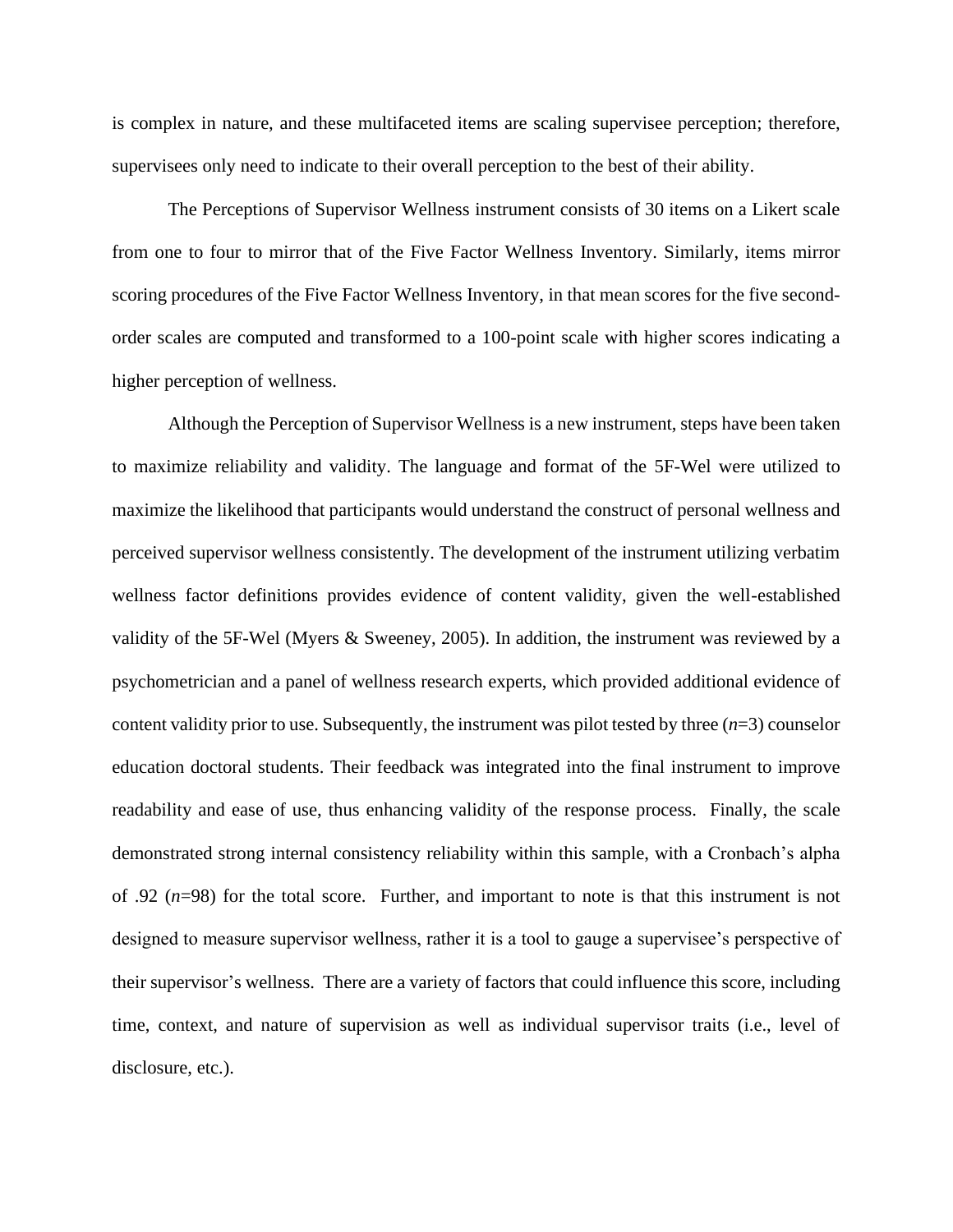# *Short Version of the Supervisory Relationship Questionnaire*

Cliffe and colleagues (2014) developed the Short Version of the Supervisory Relationship Questionnaire (S-SRQ) in an effort to reduce the size of the original Supervisory Relationship Questionnaire (SRQ) while still maintaining strong psychometric properties. The S-SRQ identifies three components to the supervisory relationship: the Safe Base, Reflective Education, and Structure (Cliffe et al., 2014). For the purposes of this study, only total scores were examined to get a broad understanding of the influence of modeled wellness by the supervisor. The S-SRQ total score shows strong internal consistency ( $\alpha$ =.96) and strong test-retest reliability and evidence of convergent/divergent validity (Cliffe et al., 2014). The scale is comprised of 18 items measured on a Likert scale from one to seven, with one item reverse scored (Cliffe et al., 2014). Scores range from 18 to 126, with higher scores indicating a stronger supervisory relationship. Though the S-SRQ is a relatively new instrument to measure the strength of a supervisory relationship, it shows strong reliability and validity and has been recommended as a shorted instrument for assessing supervisee perspectives (Tangen & Borders, 2016). The S-SRQ demonstrated strong internal consistency reliability again in this sample ( $\alpha$ =.96, *n*=102 with incomplete data excluded).

# *Demographic Questionnaire*

The demographic questionnaire provided a description of the sample with items about age, gender, race, developmental level of the supervisee, types of supervision provided by the supervisor, and the amount of focus in supervision that was placed on wellness.

#### **Results**

The mean score on the 5F-Wel (Myers & Sweeney, 2005) for the sample was 79.36 (*SD*=6.85) ranging from 65.20 to 93.57. While these scores were slightly higher than the norming data provided by the 5F-Wel ( $M = 71.63$ ,  $SD = 15.87$ ; Myers & Sweeney, 2005), the scores are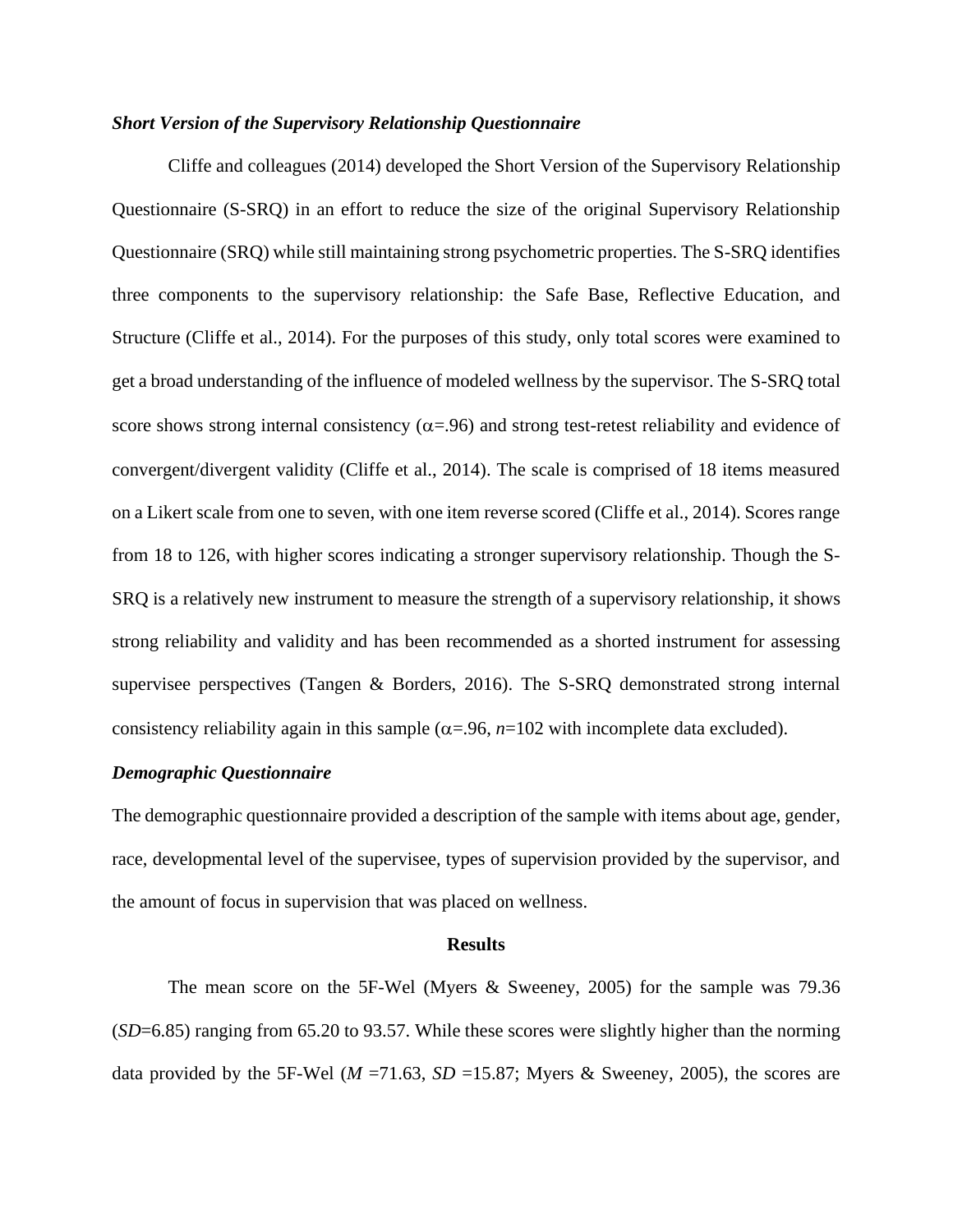consistent with previous studies of counselor education students (Roach & Young, 2007). The mean score for the perception of supervisor wellness instrument were similar (*M =*82.14, *SD =*9.59), albeit with a greater standard deviation and range (50 to 100). The mean score for the sample on the S-SRQ (Cliffe et al., 2014) was 101.98 (*SD=*21.85) with a range 30 to 126. The mean score for strength of the supervisory relationship within the sample was high, as the S-SRQ possible scores range from 18 to 126. This high mean score indicates that the sample largely identified strong relationships with their supervisors, but the high standard deviation reveals variability within the sample. Prior to the commencement of data analysis, the research team confirmed that the data met the necessary assumptions for a stepwise regression. The researchers analyzed skewness and kurtosis of the data, all of which fell within a range where normal distribution of data could be assumed. Further, the research team examined the Variance Inflation Factors and tolerance statistics to rule out concerns of multicollinearity and confirm that linear relationships between variables could be assumed. Surveys with less than 75% complete data were removed from the analysis  $(n=4)$ . For surveys with more than 75% complete data, series means were imputed to provide complete data and not inflate final scores (Sterner, 2011).

#### **Data Analysis**

To answer the research questions, a stepwise regression was used (summarized in Table 1). First, the total perception of supervisor wellness score was the predictor variable and supervisee wellness as measured by the total wellness score on the 5F-Wel (Myers & Sweeney, 2005) was the dependent variable. In this model, perceived supervisor wellness explained 4.1% of the variance in supervisee wellness. The model was statistically significant  $(F(1,100)=4.275, p=.041,$ *β*= .202).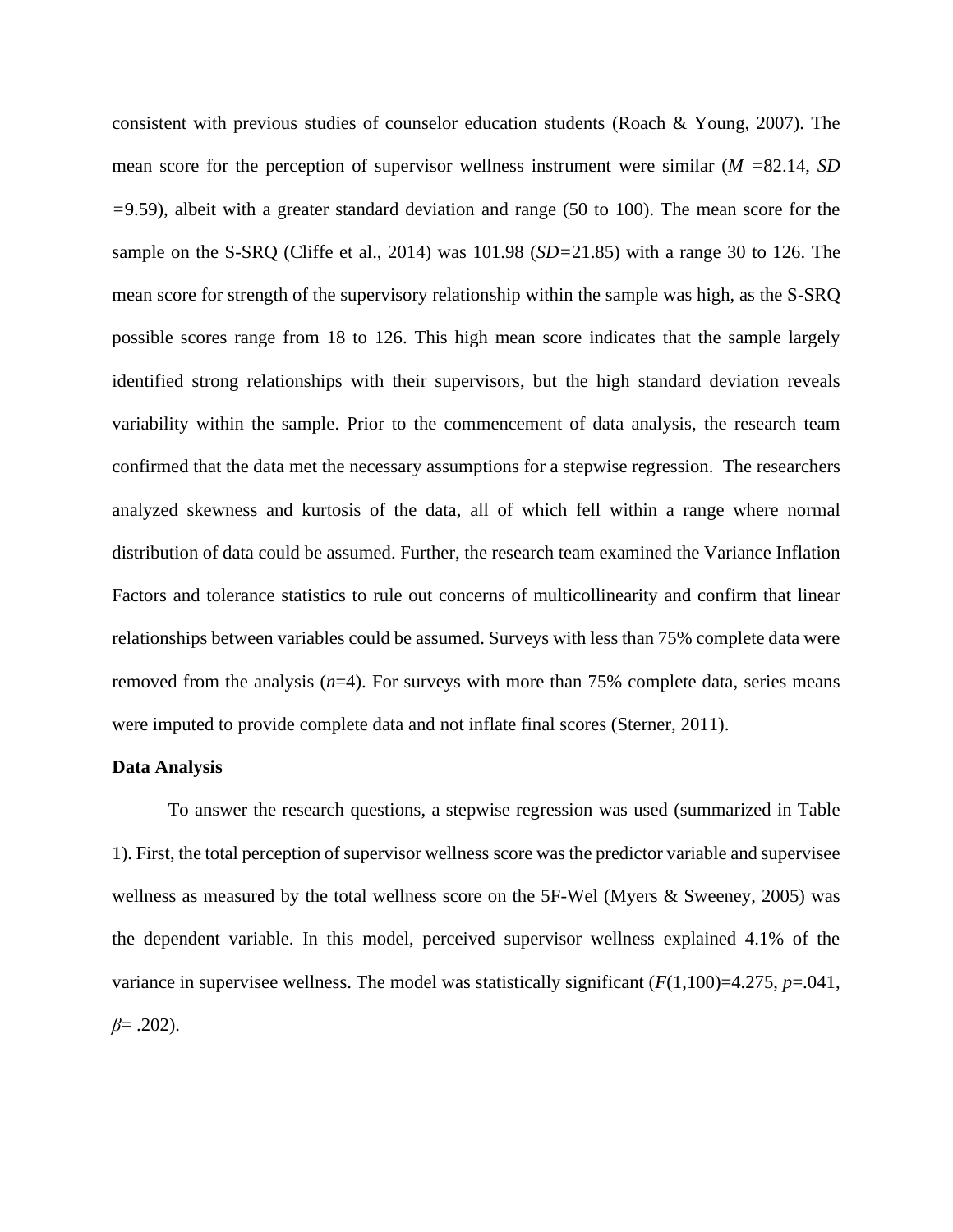After the first step regression was completed, the total score of the S-SRQ (Cliffe et al., 2014) was added to the model as a predictor variable to understand how the strength of the supervisory relationship changed the model. In this new model, 9.0% of the variance in supervisee wellness was explained by perceived supervisor wellness and the supervisory relationship  $(R^2=$ .090). This model was also statistically significant (*F*(2,99)=4.878, *p*=.010). The addition of the supervisory relationship as a predictor variable provided a significant increase in the predictability of the model (as evidenced by  $\Delta R^2$ =. 049), and increased the confidence in the accuracy of the result ( $p = .041$  to  $p = .010$ ). In the model, both perception of supervisor wellness ( $\beta = .459$ ,  $p = .002$ ) and the supervisory relationship ( $\beta$ = -.338,  $p$ = .023) were statistically significant predictors.

Table 1 *Summary of Stepwise Regression Analysis Results for Variables predicting Supervisee Personal Wellness*

| T CHOOTHER H CHILLON                             |        |            |           |         |              |                |              |
|--------------------------------------------------|--------|------------|-----------|---------|--------------|----------------|--------------|
| Step and Variable B                              |        |            | <b>SE</b> | Sig.    | $\mathbb{R}$ | $\mathbb{R}^2$ | $\Delta R^2$ |
| Step 1                                           |        |            |           | .04     |              | .04            | .04          |
| <b>PSW</b>                                       | .15    | 2.07       | .07       | .04     |              |                |              |
| Step 2                                           |        |            |           | .01     | .30          | .09            | .05          |
| <b>PSW</b>                                       | .33    | $3.12$ .11 |           | $.00\,$ |              |                |              |
| S-SRQ                                            | $-.11$ | $-2.30$    | .05       | .02     |              |                |              |
| $M_{\rm tot}$ DCW D. , $10$ , , $M_{\rm tot}$ 1. |        |            |           |         |              |                |              |

*Note.* PSW- Perceived Supervisor Wellness S-SRQ- Supervisory Relationship  $N = 101$ 

#### **Post-Hoc Analysis**

One point of interest within these results is the unique interaction of the supervisory relationship as a predictor variable within the regression model. To further understand the relationship, a post-hoc correlational analysis was completed. As seen in Table 2, the strength of the supervisory relationship has a strong correlation with the initial predictor variable, perception of supervisor wellness (*r=*.763, *p=*.00), despite lacking correlation with the dependent variable, supervisee personal wellness  $(r=.009, p=.46)$  (Table 2). In other words, the supervisory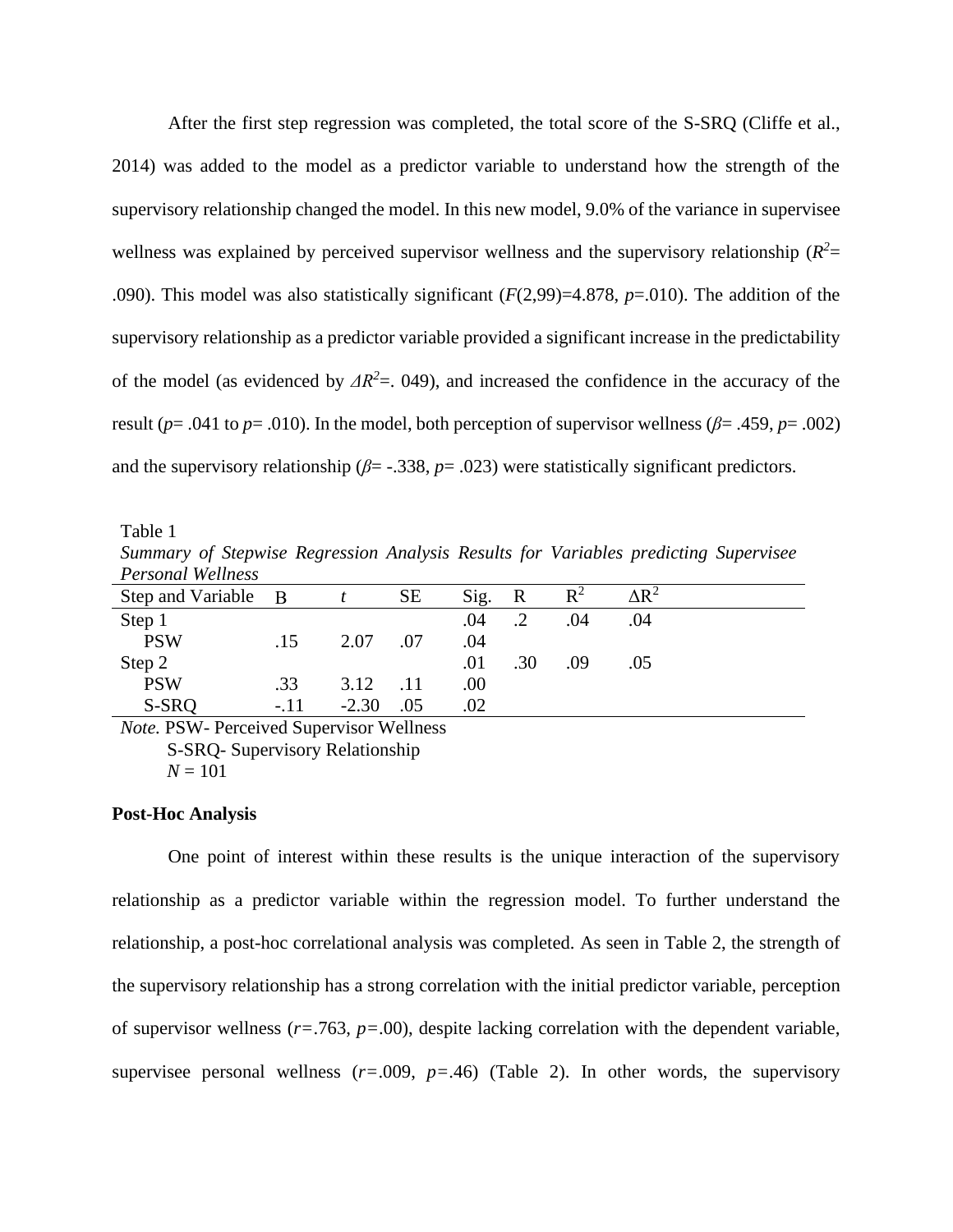relationship does not explain changes in supervisee wellness independently, however when included in a regression equation with the perception of supervisor wellness it has a significant relationship. Due to the correlations between the variables, the supervisory relationship shows signs of a classical suppressor variable within the regression equation (Friedman & Wall, 2005; Smith et al., 1992).

Table 2

*Perceived Supervisor Wellness, Supervisee Personal Wellness, and the Supervisory Relationship Correlations*

| Variable                                       |          |      | ≺ |  |
|------------------------------------------------|----------|------|---|--|
| 1. Perceived Supervisor Wellness               |          |      |   |  |
| 2. Supervisee Personal Wellness                | $.202*$  |      |   |  |
| 3. Strength of the Supervisory Relationship    | $.763**$ | .009 |   |  |
| * Correlation is significant at the 0.05 level |          |      |   |  |
|                                                |          |      |   |  |

\*\* Correlation is significant at the 0.01 level

Suppressor variables increase the predictive validity of other predictor variables when included in an equation (McKinnon et al., 2000), and are uncommon in psychological research (Howell, 2010). Not to be confused with mediating variables, which are often assumed to reduce the strength of a relationship between a predictor and outcome variable (McKinnon et al., 2000), suppressor variables "contribute to the regression equation by removing error and hence by enhancing the ability of the first predictor to explain criterion variance" (Smith et al., 1992, p. 21). In this regression equation, the inclusion of the supervisory relationship enhances the ability of perceived supervisor wellness to predict supervisee wellness.

For a more comprehensive understanding of the suppression effect within this regression equation, a more in-depth correlational analysis was conducted. The sample was divided into three separate sections based on scores on the S-SRQ (Cliffe et al., 2014). Individuals who scored less than 90 (average answers of less than "Slightly Agree" on all items and thereby indicating weaker supervisory relationships), individuals who scored from 90-108 (average answers of "Slightly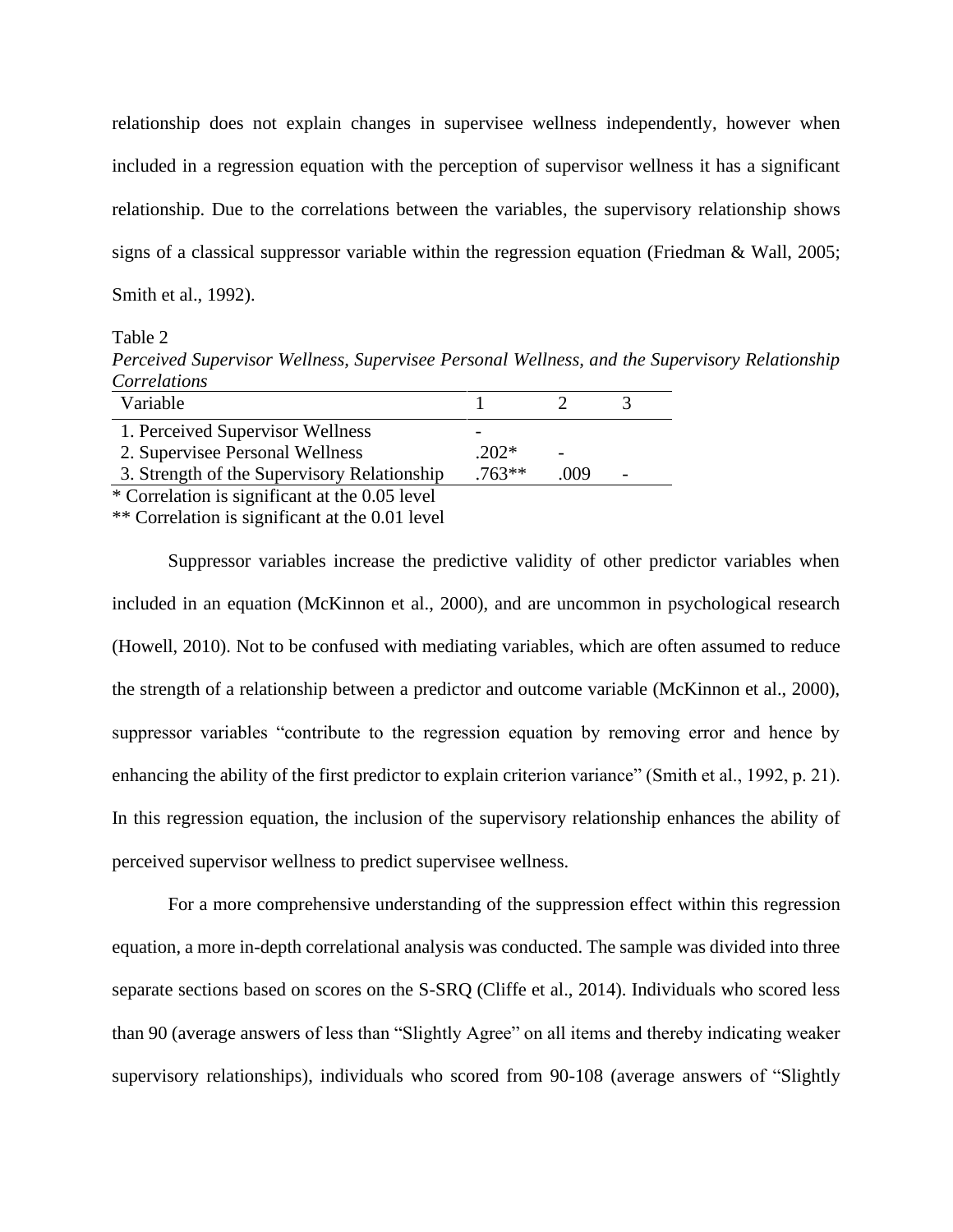Agree" to "Agree" and thereby indicating moderate supervisory relationships), and individuals scored above 108 (average answers of "Agree" or better and thereby indicating strong supervisory relationships) were placed in separate groups.

In the examination of the different correlations within the three groups, it is apparent that perceived supervisor wellness displays a stronger correlation with supervisee wellness when supervisory relationships are either stronger  $(r(50)=.367, p=.004)$  or weaker  $(r(22)=.407, p=.03)$ (see Table 3). Whereas for supervisees who perceive their supervisory relationship as moderate (neither strong nor weak), perception of supervisor wellness and supervisee wellness are not correlated  $(r(30) = .191, p = .156)$  (Table 3). This indicates a supervisee's perception of their supervisor wellness explains more variance of the supervisee's personal wellness in both stronger and weaker supervisory relationships, but less so in moderate supervisory relationships.

#### Table 3

*Correlational Analysis between Perceived Supervisor Wellness and Supervisee Wellness when divided according to the Strength of the Supervisory Relationship*

| <b>Strength of Relationship</b> |      |          | n  |
|---------------------------------|------|----------|----|
| <b>Weaker Relationships</b>     | .407 | $.03*$   | 22 |
| $(S-SRQ < 90)$                  |      |          |    |
| <b>Moderate Relationships</b>   | .191 | .156     | 30 |
| $(90 \leq S$ -SRQ $\leq$ = 108) |      |          |    |
| <b>Stronger Relationships</b>   | .367 | $.004**$ | 50 |
| $(108 < S-SRQ)$                 |      |          |    |

\* Correlation is significant at the 0.05 level

\*\* Correlation is significant at the 0.01 level

# **Discussion**

## **Perception of Supervisor Wellness**

First and foremost, the perception of supervisor wellness predicted 4.1% of the variance in supervisee wellness. This finding indicates that a supervisee's perception of their supervisor's level of wellness did explain some of the variance in the personal wellness of the counselor-in-training. Initially, this explanation appears small, however one should take into account the complexity and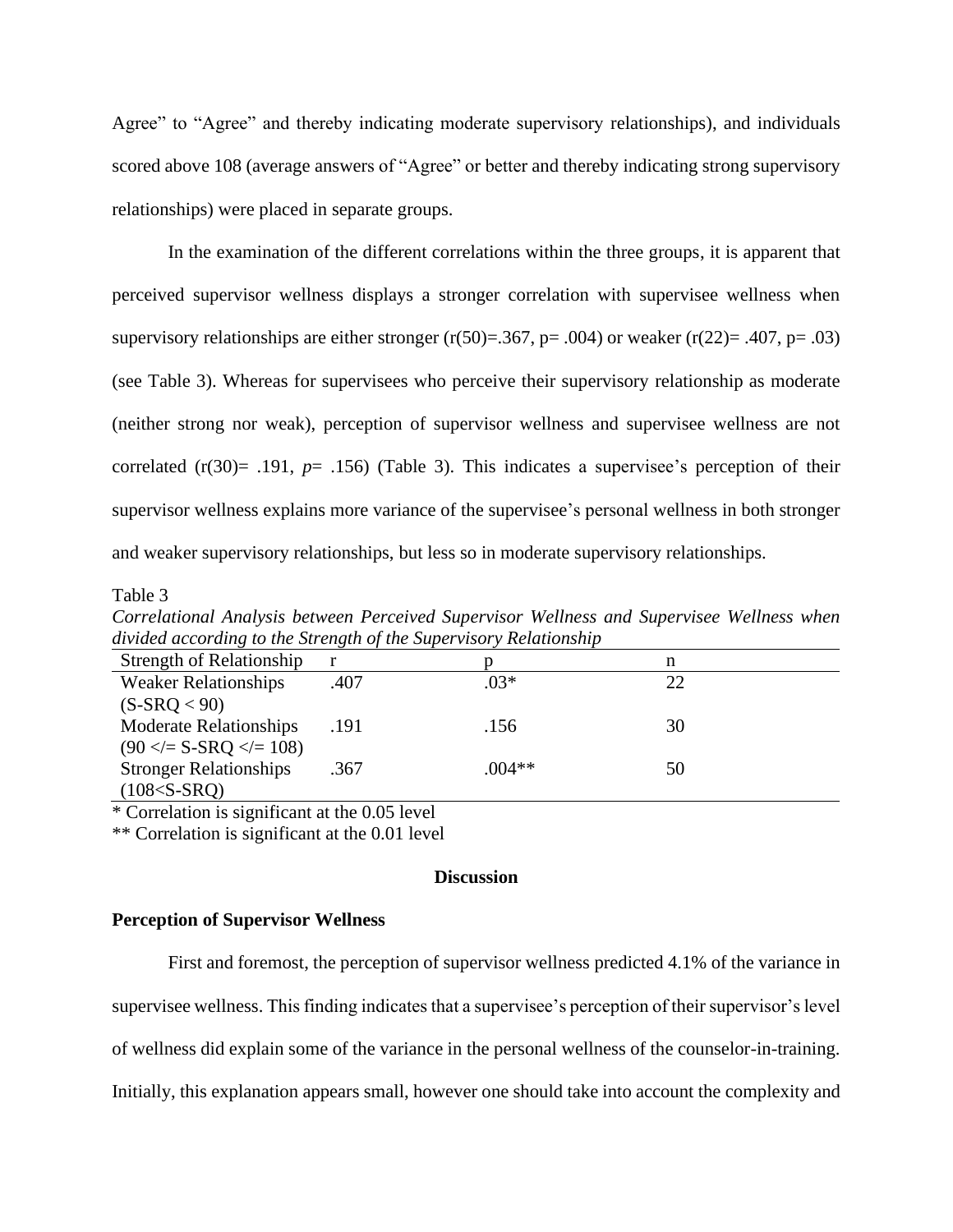holistic nature of wellness (Myers & Sweeney, 2005). Further, it is notable that supervisee perception of their supervisor's wellness had any significant impact on supervisee wellness when the limited amount of time in supervision is taken into account.

Even though the influence of modeled wellness by the supervisor had not previously been measured quantitatively, there are some analogous qualitative reports that support the influence of modeled wellness by the supervisor. As noted previously, participants in both Lenz et al.'s (2014) and Thompson et al.'s (2011) qualitative studies reported the wellness-promoting benefits of supervisor modeling. Thus, the findings from these two studies highlight the benefits of supervisor modeling, and the present study supports this relationship quantitatively. Consistent with the concepts outlined by Bandura (1977), our finding supports the importance of modeling self-care strategies as highlighted by the best practices in clinical supervision (Borders et al., 2014). While this is a significant empirical contribution to the literature on supervisee wellness, perhaps more interesting is how the prediction of supervisee wellness changed when the supervisory relationship was added to the regression model.

In the second step of the regression model, the strength of the supervisory relationship was entered as a second predictor variable. The inclusion of this new variable resulted in both significant changes to the model, as well as more conclusive information about how supervisee perceptions of supervisor wellness are impactful. The inclusion of the supervisory relationship more than doubled the predictive ability of the equation. These changes to the model are important for a variety of reasons. One such reason is the evidence that the supervisory relationship is a suppressor variable in the model. The supervisory relationship adds to the model by enhancing the predictive ability of the supervisee's perception of their supervisor's wellness. Perceived supervisor wellness and supervisee wellness were significantly correlated in groups where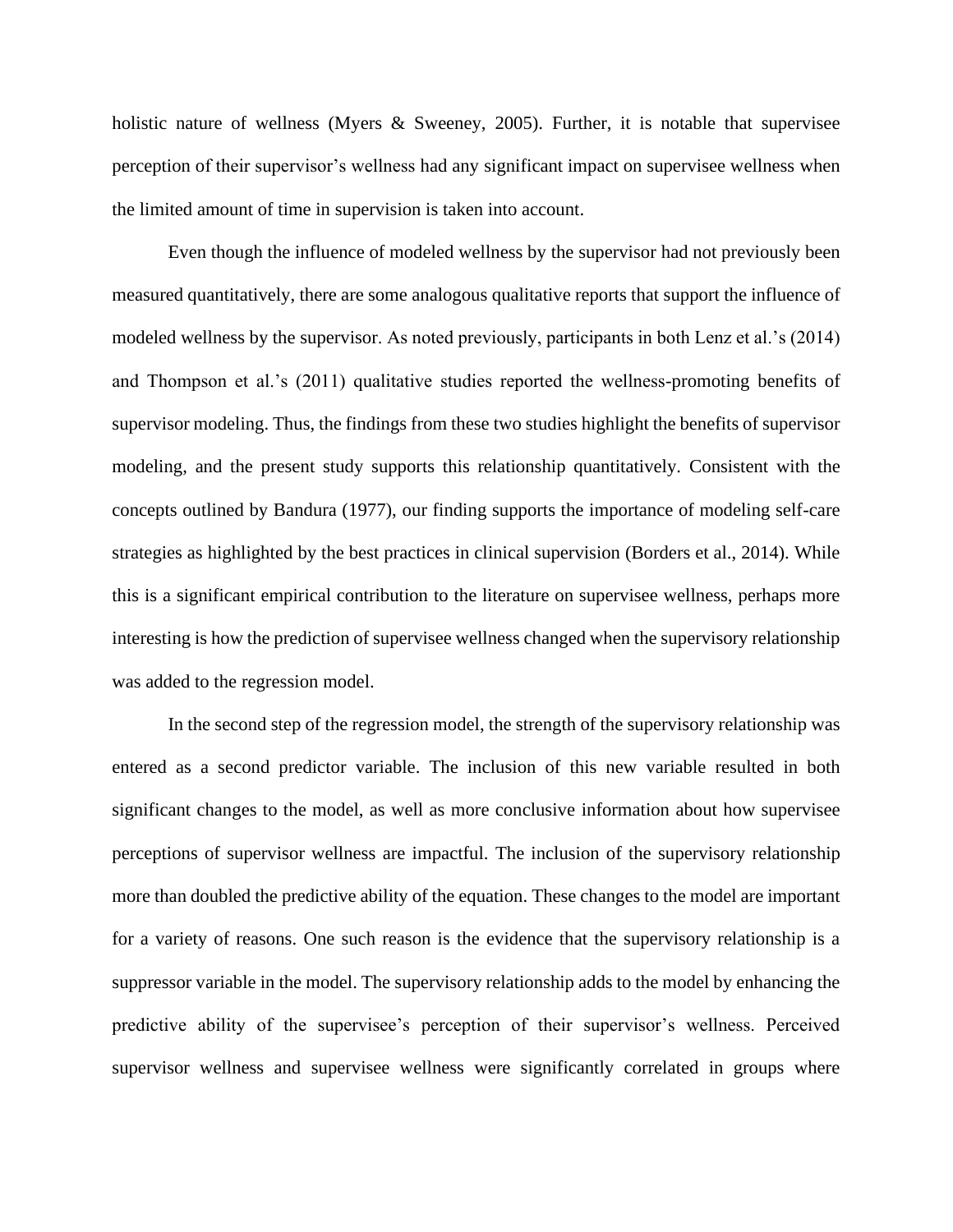supervisory relationships were strong and weak, but lacked significance in moderate supervisory relationships.

This finding addresses a delimitation in multiple studies discussed in this document (e.g., Lenz et al., 2012; Ohrt et al., 2015; Storlie & Smith, 2012) and corroborates qualitative findings that indicated modeled wellness is beneficial in strong supervisory relationships (e.g., Lenz et al., 2014; Thompson et al., 2011). The strong, positive correlation between perceived supervisor wellness and supervisee wellness in strong supervisory relationships indicates that perceived supervisor wellness is important to these supervisees. Similarly, Storlie and Smith (2012) studied strong supervisory relationships and found that supervisee wellness could be increased through intervention in supervision. Storlie and Smith's (2012) finding, in conjunction with the results outlined in this study, indicates that there is great potential for supervisors to directly, or indirectly, explain supervisee wellness in strong supervisory relationships.

The correlation between perceived supervisor wellness and supervisee wellness in weaker supervisory relationships also addresses a gap in the literature. While studies have shown that supervisee wellness can be improved through strong supervisory relationships (e.g. Storlie & Smith, 2012), and qualitative feedback reports that modeled wellness is beneficial to supervisee wellness (Lenz et al., 2014; Thompson et al., 2011), wellness in weak supervisory relationships has not been examined. When examining weak supervisory relationships in this sample, there was a statistically significant correlation  $(r(22)=.407, p=.03)$ . This finding indicates that even in weak supervisory relationships, supervisees are influenced by their perception of their site supervisor's wellness.

Interestingly, the correlation between perceived supervisor wellness and supervisee wellness lacked statistical significance in moderate supervisory relationships (*r*(30)=.191, *p*=.151).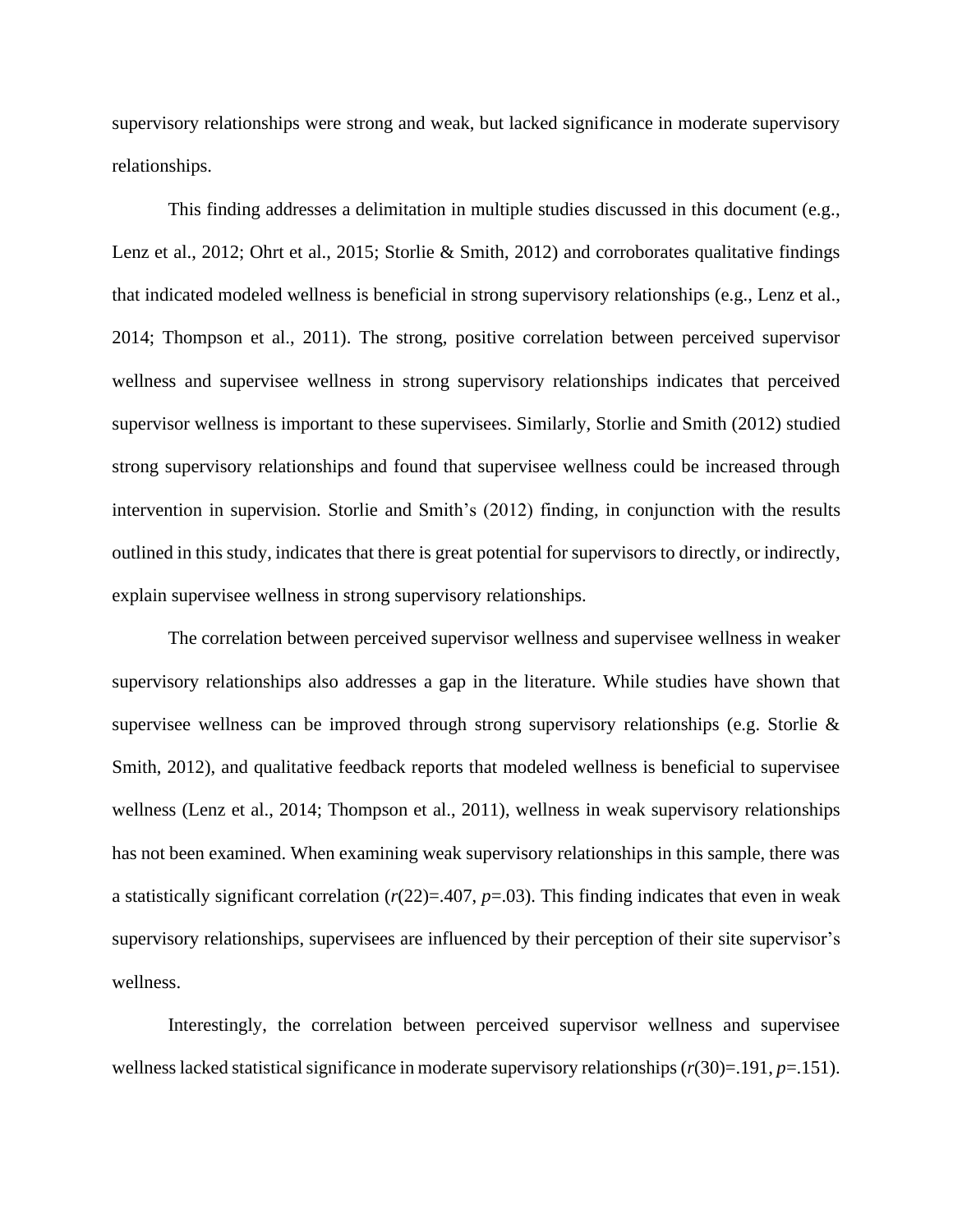These three, separate correlational analyses provide some clarity about how the supervisory relationship is acting as a suppressor variable in the regression equation, as most of the error that it is suppressing lies within these moderate supervisory relationships. In summation, stepwise regression analyses, along with the post hoc correlational analyses, confirm that a supervisee's perception of their supervisor's wellness can predict their own personal wellness- particularly in strong and weak supervisory relationships.

# **Implications for Supervisors, Counselor Educators, and Supervisees**

The implications for supervisors from this investigation are significant. Supervisee wellness is impacted by their perception of their supervisors professional wellness —for good or for bad. A supervisor with a high level of personal wellness does a disservice to their trainee by not being transparent enough to allow the supervisee to learn those same positive approaches. Conversely, supervisors with low levels of wellness may be modeling maladaptive approaches for their supervisees. Supervisors can harness the power of their own personal wellness to maximize supervisee wellness simply through social learning. Work as a counselor can be stressful and learning to be a counselor is no different; managing one's personal wellness is a key learning goal in counselor education. Further, supervisors need to recognize the role that the supervisory relationship plays in this social learning. It is important to note that whether supervisors have a strong or weak relationship with their supervisees, the way their wellness attitudes and behaviors are perceived by supervisees have a positive correlation with supervisee wellness. This means that even if supervisees feel that they lack a connection with their supervisor, they still pick up on both the positive and negative wellness attitudes and behaviors that are modeled.

These findings have important implications for counselor educators as well. Given the wellness level of the site supervisor can explain supervisee wellness, it is crucial to be intentional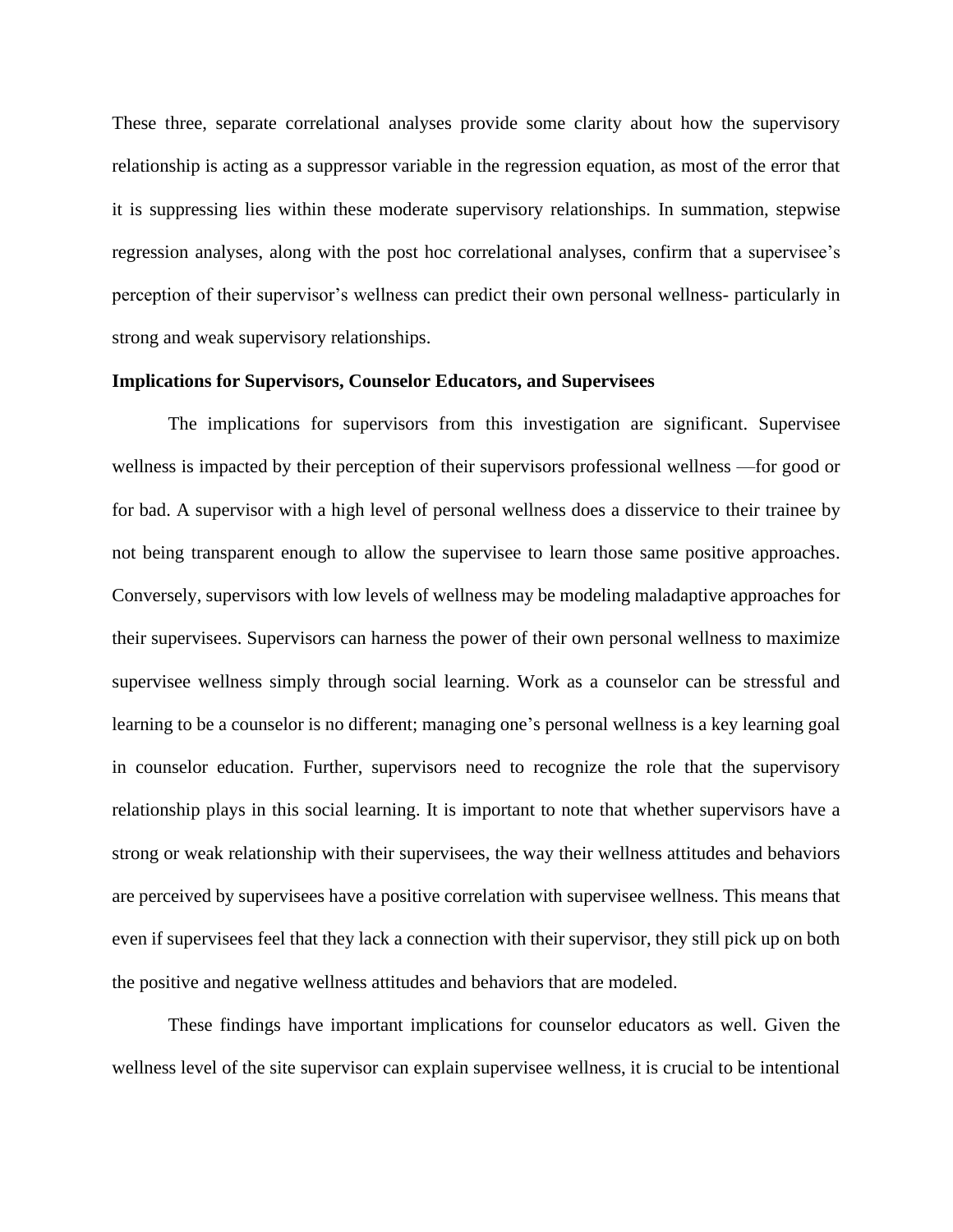in selection and assignment of site placements. If site supervisors have lower levels of wellness, counselor educators may be able to mitigate the harmful effects on supervisee wellness by assigning additional supervision with university supervisors who display positive wellness traits. If, in contrast, faculty and/or doctoral student university supervisors also have low levels of personal wellness, the supervisee may be at greater risk of learning maladaptive wellness behaviors. While it may be unrealistic to measure site supervisor wellness, it is important that supervisors have a direct dialogue with supervisees regarding their perception of wellness practices within their site placements. There are numerous influences and factors that contribute to the wellness of counselor educators (Myers et al., 2016; Wester et al., 2009). While "the impact of the wellness of counselor educators on the wellness of students is not known at this point" (Wester et al., 2009, p. 103), the findings from this study indicate that the outward displays individual wellness of counselor educators has the potential influence student wellness. With this in mind, it is important that supervisors (either site or university) recognize the signs of impairment in their colleagues and intervene/arrange support accordingly.

Finally, there are important implications for supervisees. Clinical supervision is one of the most important aspects of counselor education. As supervisees set goals during practicum, internship, and post-master's supervision, wellness is a crucial focus area. Setting a goal related to wellness would help ensure time spent in supervision includes an exploration of supervisee development in this area. It may also allow supervisees to inquire about supervisor strategies related to wellness or process their observations of what is being modeled.

#### **Limitations and Future Research**

The results should be considered in light of two methodological limitations: sampling, and instrumentation. To gain access to the sample desired, we utilized purposive, convenience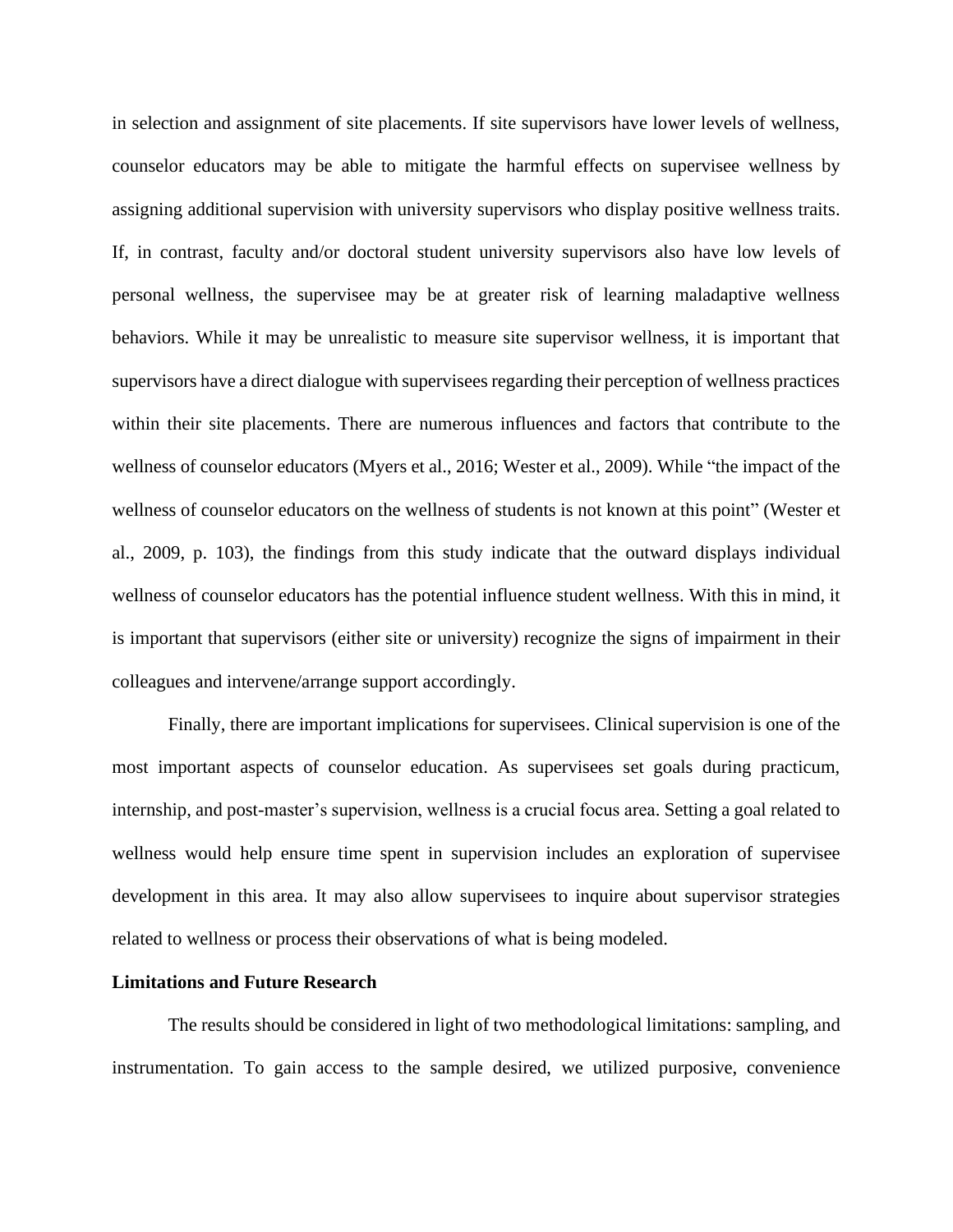sampling. Although care was taken to reach a variety of programs – and thus provide a sample that was indicative of the larger population of counselor education students – the lack of randomization inherently limits the generalizability of a quantitative analysis. Nonetheless, this study's sample demographics are comparable to other CACREP-Accredited programs (Council for Accreditation of Counseling and Related Programs, 2017).

Another limitation of this study lies in the instruments. There is little evidence of reliability and validity for the newly developed Perception of Supervisor Wellness instrument. While the internal consistency of the total scale was strong, and the mirroring of the instrument with the 5F-Wel, expert review, and pilot testing lend important evidence of validity , additional development and validation is necessary. Finally, optimal personal wellness is socially desirable for counseling trainees. While care was taken in the research design to protect anonymity and limit the effects of social desirability, it is possible that participants consciously or unconsciously inflated their responses to display a stronger sense of wellness than they actually felt.

Future research is needed to identify specific supervisory interventions that promote supervisee wellness and best practices for supervisor modeling. This study explored only the supervisory relationship with the site supervisor, but counselors-in-training have multiple professional relationships with supervisors, faculty, and peers. The effects of modeled wellness in the system of professional relationships is yet unstudied. In addition, the lack of statistical significance in the predictive effect of supervisor wellness on supervisee wellness in supervisory relationships of moderate strength requires further investigation.

## **Conclusion**

In conclusion, this study shows that supervisors model wellness attitudes and behaviors (both positive and negative) in supervision and can explain portions of their supervisees' own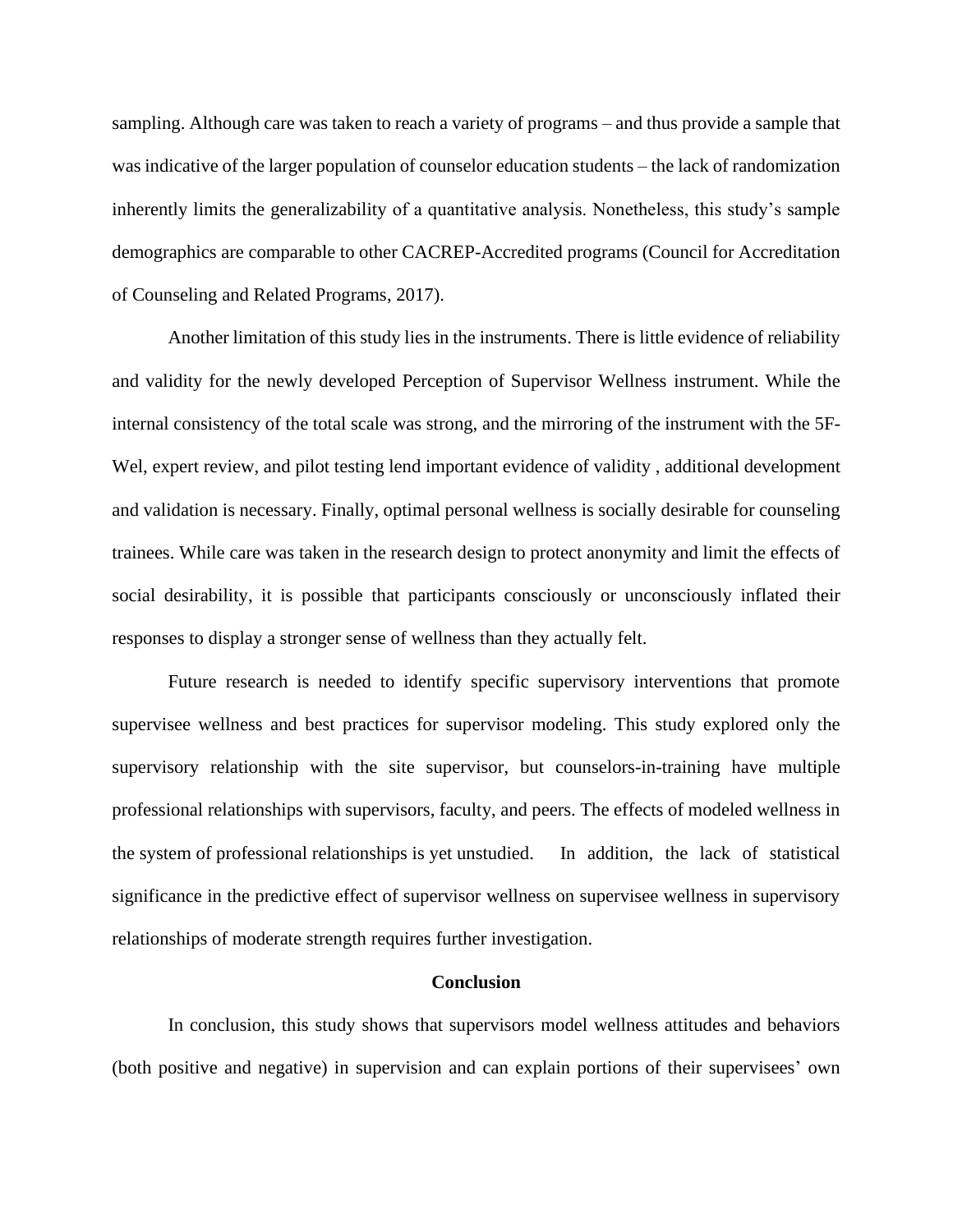personal wellness. Supervisors with high levels of wellness should strive to model that transparently and thereby encourage the transmission of their positive wellness attitudes and behaviors to their supervisees. Supervisors with lower personal wellness behaviors should consider avenues for improvement as supervisees are negatively affected by exposure to such maladaptive approaches.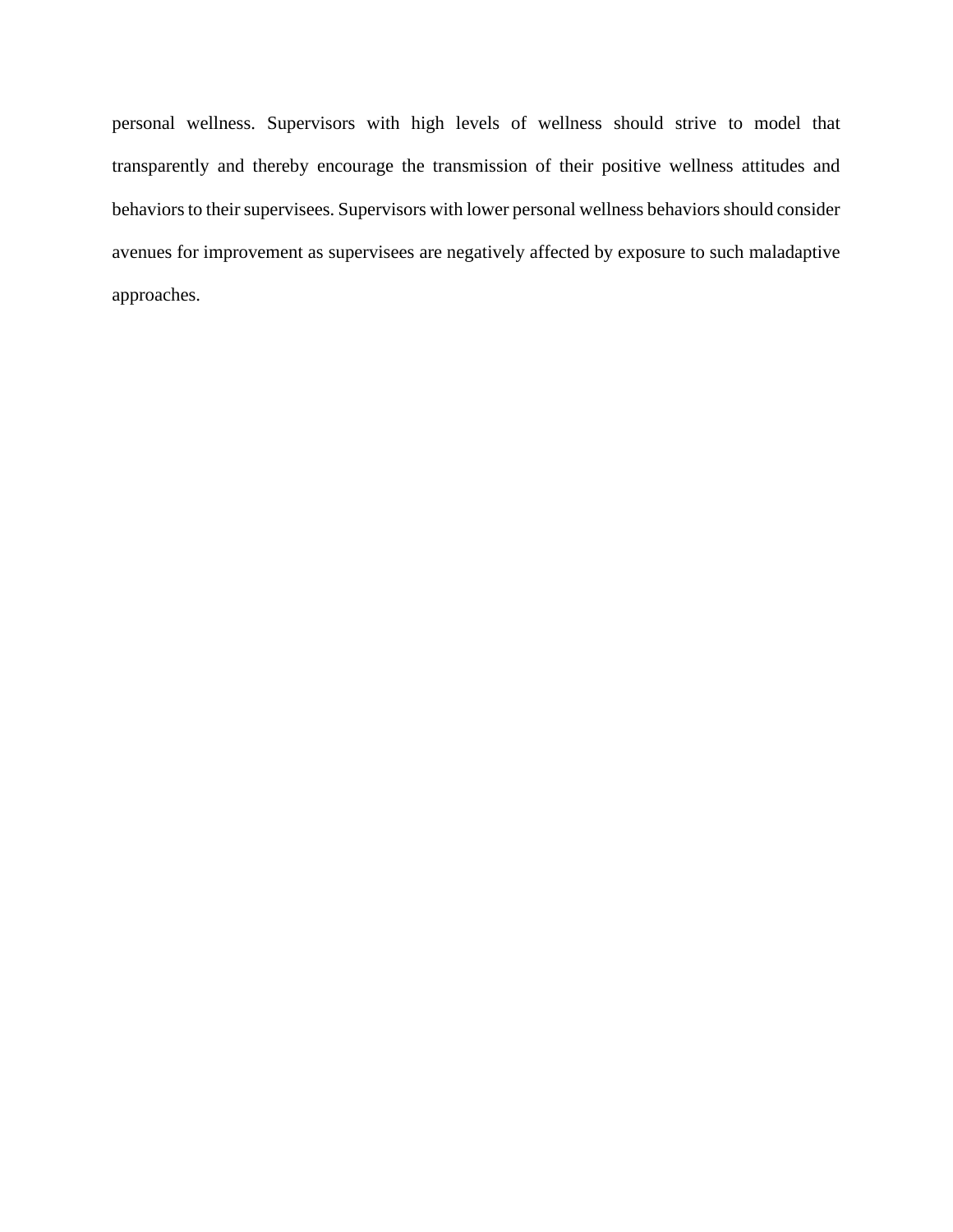#### **References**

American Counseling Association. (2014). *ACA Code of Ethics*. Alexandria, VA: Author.

- Balkin, R. S., & Sheperis, C. J. (2011). Evaluating and reporting statistical power in counseling research. *Journal of Counseling & Development*, *89*, 268-272.
- Bandura, A. (1977). *Social Learning Theory.* Englewood Cliffs, NJ: Prentice-Hall, Inc.
- Bernard, J. M. & Goodyear, R. K. (2014). *Fundamentals of clinical supervision.* Boston: Pearson.
- Blackburn, R. (1993). *The psychology of criminal conduct: Theory, research and practice*. Toronto: John Wiley and Sons.
- Blount, A. J. & Mullen, P. R. (2015). Development of an integrative wellness model: Supervising counselors-in-training. *The Professional Counselor, 5*(1), 100-113.
- Blount, A. J., Taylor, D. D. T., Lambie, G. W., & Anwell, A. N. (2016). Clinical supervisors' perceptions of wellness: A phenomenological view on supervisee wellness. *The Professional Counselor, 6*(4). 360-374. https://dx.doi.org/10.15241/ab.6.4.360
- Borders, L. D., Glosoff, H. L., Welfare, L. E., Hays, D. G., Dekruyf, L., Fernando, D. M., & Page, B. (2014). Best practices in clinical supervision: Evolution of a counseling specialty. *The Clinical Supervisor, 33,* 26-44. https://dx.doi.org/10.1080/07325223.2014.905225
- Brauer, J. R. & Tittle, C. R. (2012). Social learning theory and human reinforcement, *Sociological Spectrum, 32*(2), 157-177. https://dx.doi.org/10.1080/02732173.2012.646160
- Council for Accreditation of Counseling and Related Programs. (2017). *Annual Report 2016.*  Alexandria, VA: Author.
- Callendar, K. A. & Lenz, A. S. (2017). Implications for wellness-based supervision and professional quality of life. *Journal of Counseling and Development, 96,* 436-448. https://doi.org/10.1002/jcad.12225
- Cliffe, T., Beinart, H., & Cooper, M. (2014). Development and validation of a short version of the Supervisory Relationship Questionnaire. *Clinical Psychology and Psychotherapy*  https://dx.doi.org/10.1002/cpp.1935
- Cummins, P. N., Massey, L., & Jones, A. (2007). Keeping ourselves well: Strategies for promoting and maintaining counselor wellness. *Journal of Humanistic Counseling, Education and Development, 46,* 35-49. https://doi.org/10.1002/j.2161-1939.2007.tb00024.x
- Faul, F., Erdfelder, E., Lang, A.-G., & Buchner, A. (2007). G\*Power 3: A flexible statistical power analysis program for the social, behavioral, and biomedical sciences. *Behavior Research Methods*, *39*, 175-191. https://doi.org/10.3758/BF03193146
- Foster, T. (2010). Encouraging Student Wellness: An Expanded Role for Counselor Educators. *The Journal of Counselor Preparation and Supervision*, *2*(1). http://dx.doi.org/10.7729/21.0112
- Friedman, L. & Wall, M. (2005). Graphical views of suppression and multicollinearity in multiple linear regression. *The American Statistician, 52*(2), 127-136. https://doi.org/10.1198/000313005X41337
- Gnilka, P. B., Chang, C. Y., & Dew, B. J. (2012). The relationship between supervisee stress, coping resources, the working alliance, and the supervisory working alliance. *Journal of Counseling and Development, 90,* 63-70. https://doi.org/10.1111/j.1556-6676.2012.00009.x
- Hattie, J. A., Myers, J. E., & Sweeney, T. J. (2004). A factor structure of wellness: Theory, assessment, analysis, and practice. *Journal of Counseling and Development, 82,* 354-364. https://doi.org/10.1002/j.1556-6678.2004.tb00321.x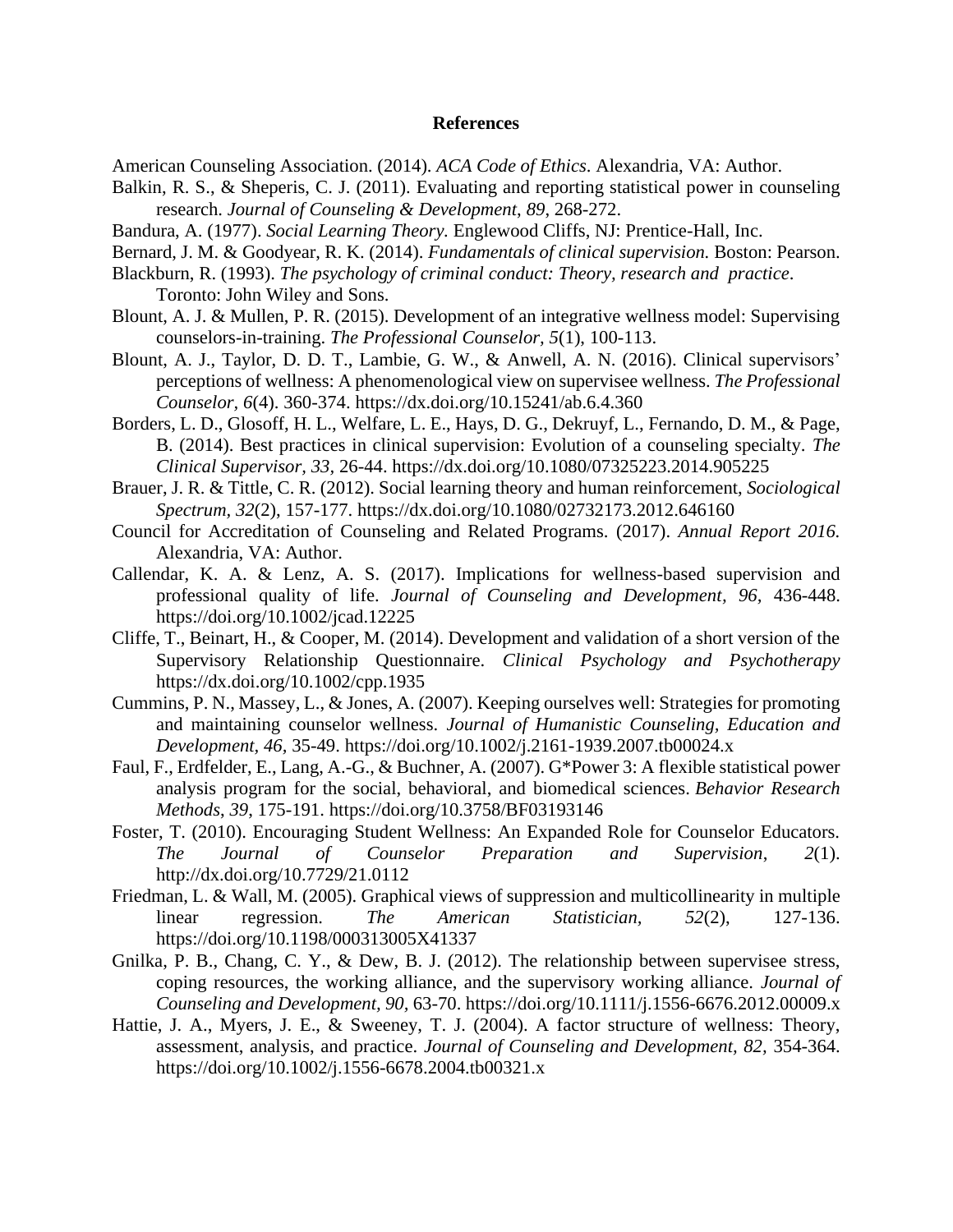- Hendricks, B., Bradley, L. J., Brogan, W. C., & Brogan, C. (2009) Shelly: A case study focusing on ethics and counselor wellness. *The Family Journal: Counseling and Therapy for Couples and Families, 17*(4), 355-359. https://dx.doi.org/10.1177/1066480709348034
- Howell, D. C. (2010). *Statistical Methods for Psychology, Seventh Edition.* Belmont, CA: Cengage Learning.
- Lawson, G. (2007). Counselor wellness and impairment: A national survey. *Journal of Humanistic Counseling, Education and Development, 46,* 20-34. https://doi.org/10.1002/j.2161- 1939.2007.tb00023.x
- Lawson, G., Venart, E., Hazler, R. J., & Kottler, J. A. (2007). Toward a culture of counselor wellness. *Journal of Humanistic Counseling Education and Development, 46,* 5-19. https://doi.org/10.1002/j.2161-1939.2007.tb00022.x
- Leppma, M., & Young, M., (2016). Loving-Kindness Meditation and Empathy: A Wellness Group Intervention for Counseling Students. *Journal of Counseling & Development*, *94,* 297-305. https://dx.doi.org/10.1002/jcad.12086
- Lenz, A. S., Blount, A. J., & Norris, C. A., (2018). A multi-method synthesis of studies evaluating wellness-informed approaches to counselor supervision. *The Clinical Supervisor, 32*(2). 339-359. https://dx.doi.org/10.1080/07325223.2018.1507858
- Lenz, A. S., Oliver, M., & Sangganjanavanich, V. F., (2014). Perceptions of the wellness model of supervision among counseling interns. *The Clinical Supervisor, 33,* 45-62. https://dx.doi.org/10.1080/07325223.2014.905814
- Lenz, A. S., Sangganjanavanich, V. F., Balkin, R. S., Oliver, M., & Smith, R. L. (2012). Wellness model of supervision: A comparative analysis. *Counselor Education & Supervision, 51*, 207- 221. https://doi.org/10.1002/j.1556-6978.2012.00015.x
- Lenz, A. S. & Smith, R. L. (2010). Integrating wellness concepts within a clinical supervision model. *The Clinical Supervisor, 29,* 228-245. https://dx.doi.org/10.1080/07325223.2010.518511
- Meany-Walen, K. K., Davis-Gage, D., & Lindo, N. A. (2015). The impact of wellness-focused supervision on mental health counseling practicum students. *Journal of Counseling & Development, 94,* 464-472. https://doi.org/10.1002/jcad.12105
- Myers, J. E., Mobley, A. K., & Booth, C. S. (2003). Wellness of counseling students: Practice what we preach. *Counselor Education and Supervision, 42,* 264-274. https://doi.org/10.1002/j.1556-6978.2003.tb01818.x
- Myers, J. E. & Sweeney, T. J. (2004). The indivisible self: An evidence-based model of wellness. *Journal of Individual Psychology, 60*(3), 234-245.
- Myers, J. E. & Sweeney, T. J. (2005). *Manual for Five Factor Wellness Inventory.* Palo Alto, CA: Mindgarden, Inc.
- Myers, J. E. & Sweeney, T. J. (2008). Wellness counseling: The evidence base for practice. *Journal of Counseling and Development, 86,* 482-493. https://doi.org/10.1002/j.1556- 6678.2008.tb00536.x
- Myers, J. E., Trepal, H., Ivers, N., Wester, K. L. (2016). Wellness of counselor educators: Do we practice what we preach? *Journal of Counselor Leadership and Advocacy, 3*(1), 22-30. https://dx.doi.org/10.1080/2326716X.2016.1139479
- Neswald-Potter, R. E., Blackburn, S. A., &Noel, J. J. (2013). Revealing the power of practitioner relationships: An action-driven inquiry of counselor wellness. *Journal of Humanistic Counseling, 52,* 177-190. https://dx.doi.org/10.1002/j.2161-1939.2013.00041.x